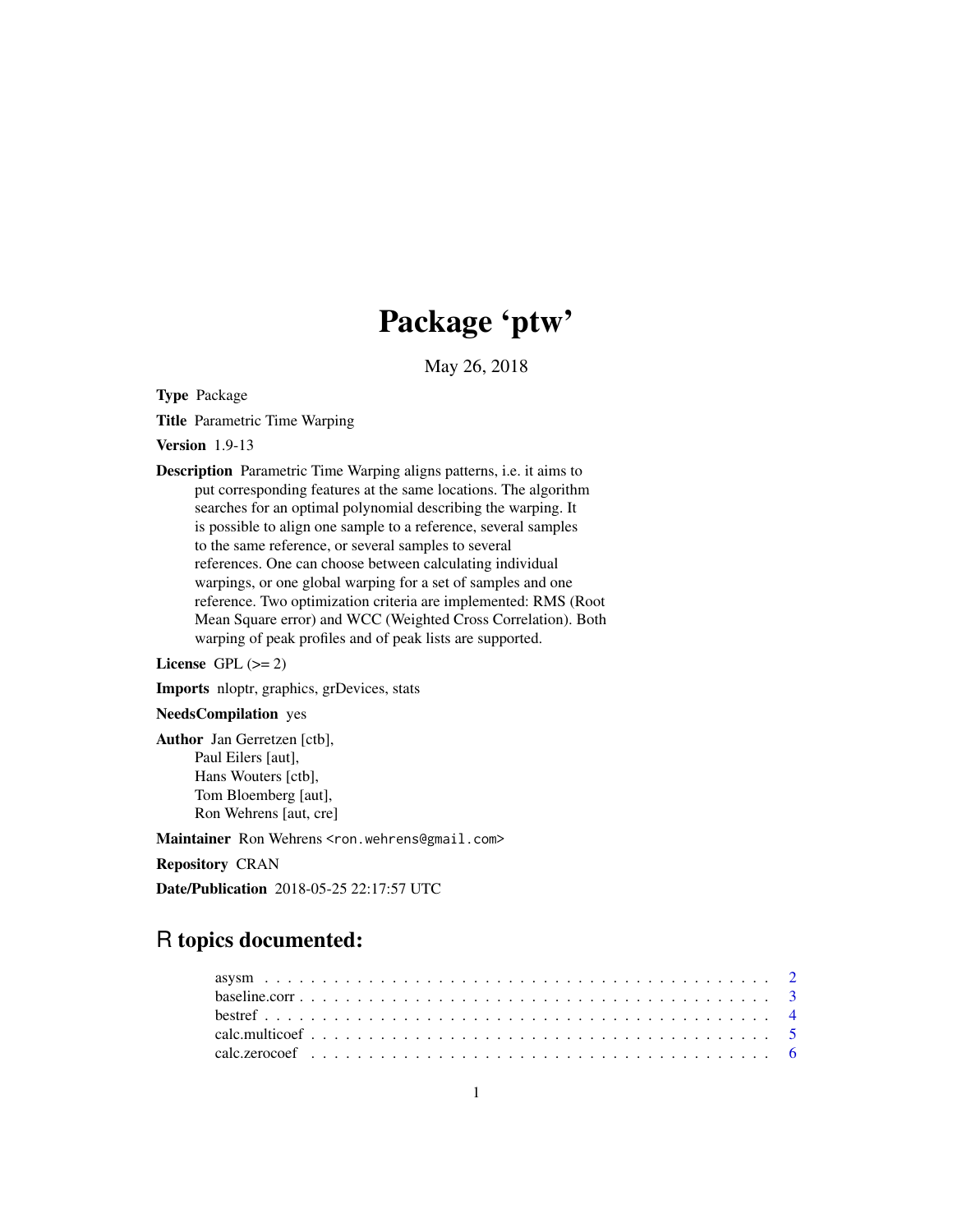#### <span id="page-1-0"></span> $2 \cos \theta$  asysmic and  $\cos \theta$  asysmic and  $\sin \theta$  asysmic asysmic asysmic asysmic asysmic asysmic asysmic asysmic asysmic asysmic asysmic asysmic asysmic asysmic asysmic asysmic asysmic asysmic asysmic asysmic asysmic asysmic

| Index |       | 29 |
|-------|-------|----|
|       |       |    |
|       | whit1 |    |
|       |       |    |
|       |       |    |
|       |       |    |
|       |       |    |
|       |       |    |
|       |       |    |
|       |       |    |
|       |       |    |
|       |       |    |
|       |       |    |
|       |       |    |
|       |       |    |
|       |       |    |
|       |       |    |

asysm *Trend estimation with asymmetric least squares*

## Description

Estimates a trend based on asymmetric least squares. In this case used to estimate the baseline of a given spectrum.

#### Usage

 $\text{asysm}(y, \text{lambda} = 1e+07, p = 0.001, eps = 1e-8, maxit = 25)$ 

# Arguments

| ٧      | data: either a vector or a data matrix containing spectra as rows            |
|--------|------------------------------------------------------------------------------|
| lambda | smoothing parameter (generally 1e5 - 1e8)                                    |
| р      | asymmetry parameter                                                          |
| eps    | numerical precision for convergence                                          |
| maxit  | max number of iterations. If no convergence is reached, a warning is issued. |

# Details

Asymmetric least squares (not to be confused with alternating least squares) assigns different weights to the data points that are above and below an iteratively estimated trendline, respectively. In this case, the asymmetry parameter  $p (0 \le p \le 1)$  is the weight for points above the trendline, whereas 1-p is the weight for points below it. Naturally, p should be small for estimating baselines. The parameter lambda controls the amount of smoothing: the larger it is, the smoother the trendline will be.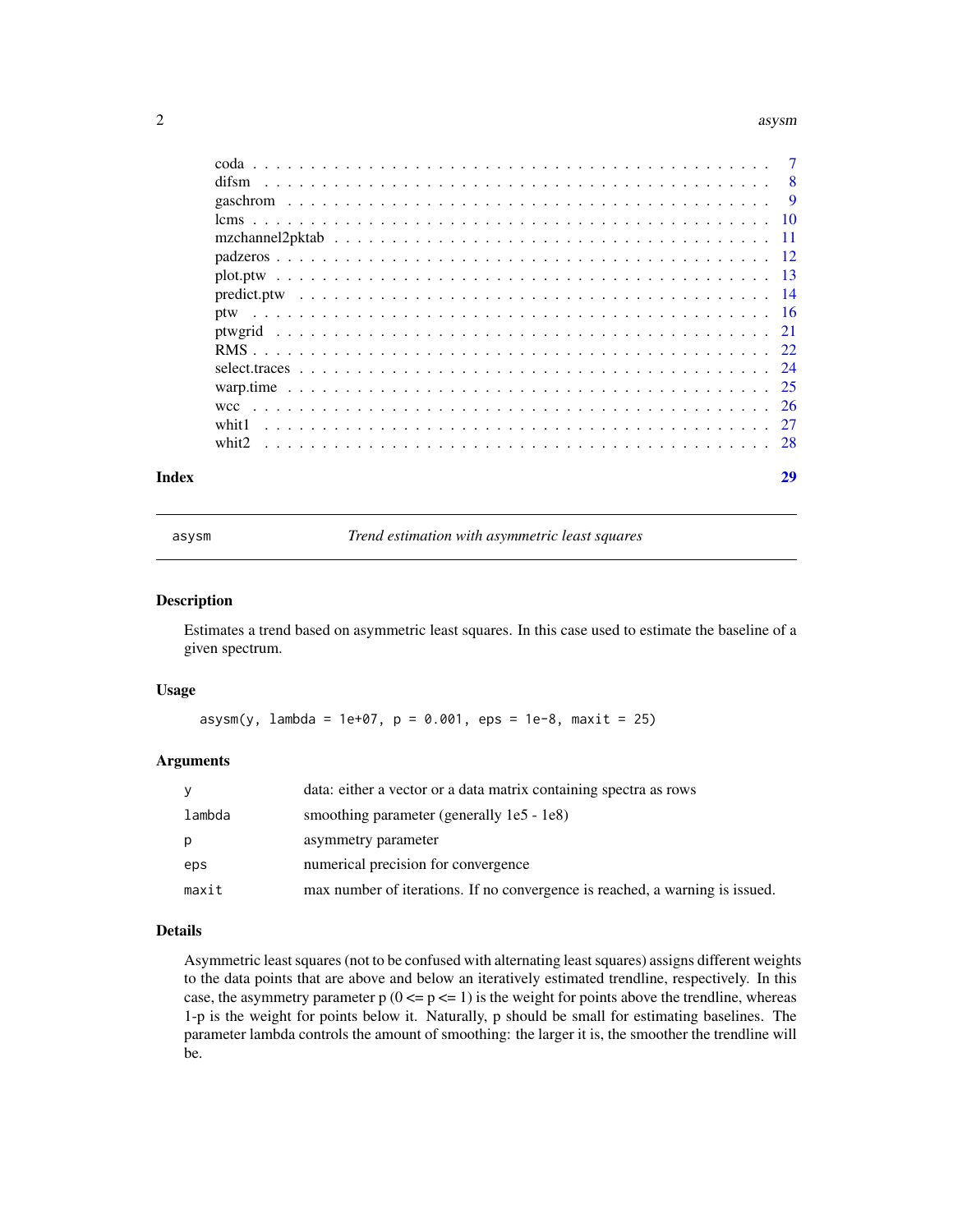#### <span id="page-2-0"></span>baseline.corr 3

# Value

An estimated baseline

# Author(s)

Paul Eilers, Jan Gerretzen

# References

Eilers, P.H.C. Eilers, P.H.C. (2004) "Parametric Time Warping", Analytical Chemistry, 76 (2), 404 – 411.

Boelens, H.F.M., Eilers, P.H.C., Hankemeier, T. (2005) "Sign constraints improve the detection of differences between complex spectral data sets: LC-IR as an example", Analytical Chemistry, 77, 7998 – 8007.

# Examples

```
data(gaschrom)
plot(gaschrom[1,], type = "1", ylim = c(0, 100))lines(asysm(gaschrom[1,]), col = 2)
```
baseline.corr *Baseline Correction using asymmetric least squares*

#### Description

This function estimates a baseline using asymmetric least squares and subtracts it from the data.

#### Usage

baseline.corr(y, ...)

# Arguments

|         | $signal(s)$ to correct. This can be a vector (containing one signal) or a matrix of<br>signals (one signal per row) |
|---------|---------------------------------------------------------------------------------------------------------------------|
| $\cdot$ | other arguments to the asysm function.                                                                              |

# Value

| ycorr | baseline corrected signal(s): a vector or a matrix of the same dimension as the |
|-------|---------------------------------------------------------------------------------|
|       | input signal $(s)$                                                              |

#### Author(s)

Paul Eilers, Jan Gerretzen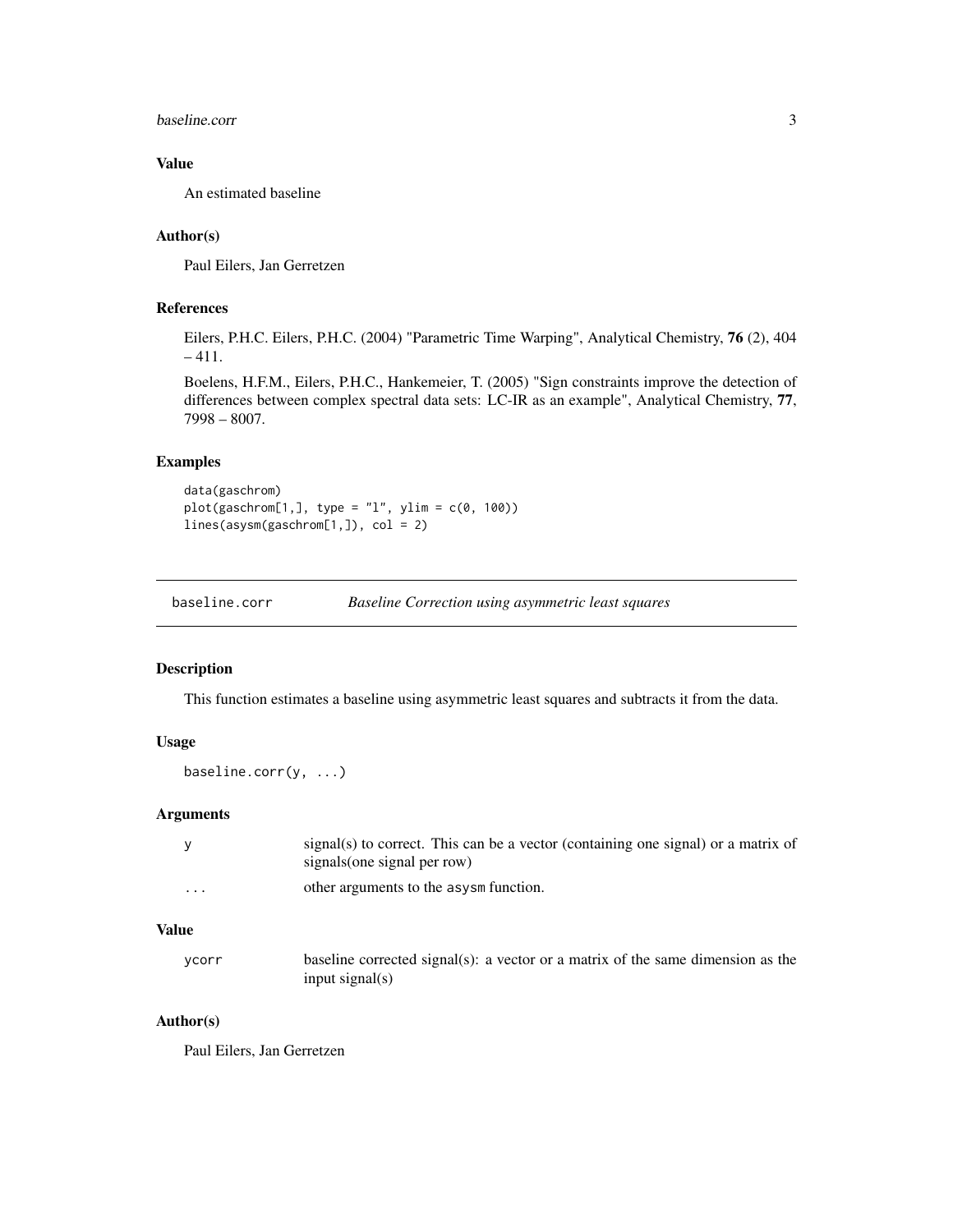# References

Eilers, P.H.C. (2004) "Parametric Time Warping", Analytical Chemistry, 76 (2), 404 – 411.

#### Examples

```
data(gaschrom)
plot(gaschrom[1,], type = "l", ylim = c(0, 100))lines(baseline.corr(gaschrom[1,]), col = 2)
```
bestref *Identification of optimal reference*

# Description

This function calculates a similarity matrix and returns the sample number that is most similar to all other samples. This is possibly preferable as a reference sample since warping then may be kept to a minimum. Either RMS or WCC may be used as similarity functions.

# Usage

```
bestref(x, optim.crit = c("WCC", "RMS"),
               trwdth=20, wghts = NULL, smooth.param = 0)
```
# Arguments

| $\mathsf{x}$ | data matrix or array of signals, specified row-wise. In case of an array, the third<br>dimension should differentiate between the different samples                                          |
|--------------|----------------------------------------------------------------------------------------------------------------------------------------------------------------------------------------------|
| optim.crit   | either "WCC" or "RMS"                                                                                                                                                                        |
| trwdth       | the width of the triangle in the WCC criterion, given as a number of data points.<br>Default: 20                                                                                             |
| wghts        | Optional weights vector in the WCC criterion; will be calculated from the trian-<br>gle width if necessary. Sometimes it is more efficient to pre-calculate it and give<br>it as an argument |
| smooth.param | smoothing parameter for smoothing the signal when optim. crit equals "RMS".<br>If no smoothing is required, set this to $0$                                                                  |

#### Value

A list containing two elements:

| best.ref    | the index of the best reference $(s)$          |
|-------------|------------------------------------------------|
| crit.values | the qualities as measured by either RMS or WCC |

#### Author(s)

Jan Gerretzen, Ron Wehrens

<span id="page-3-0"></span>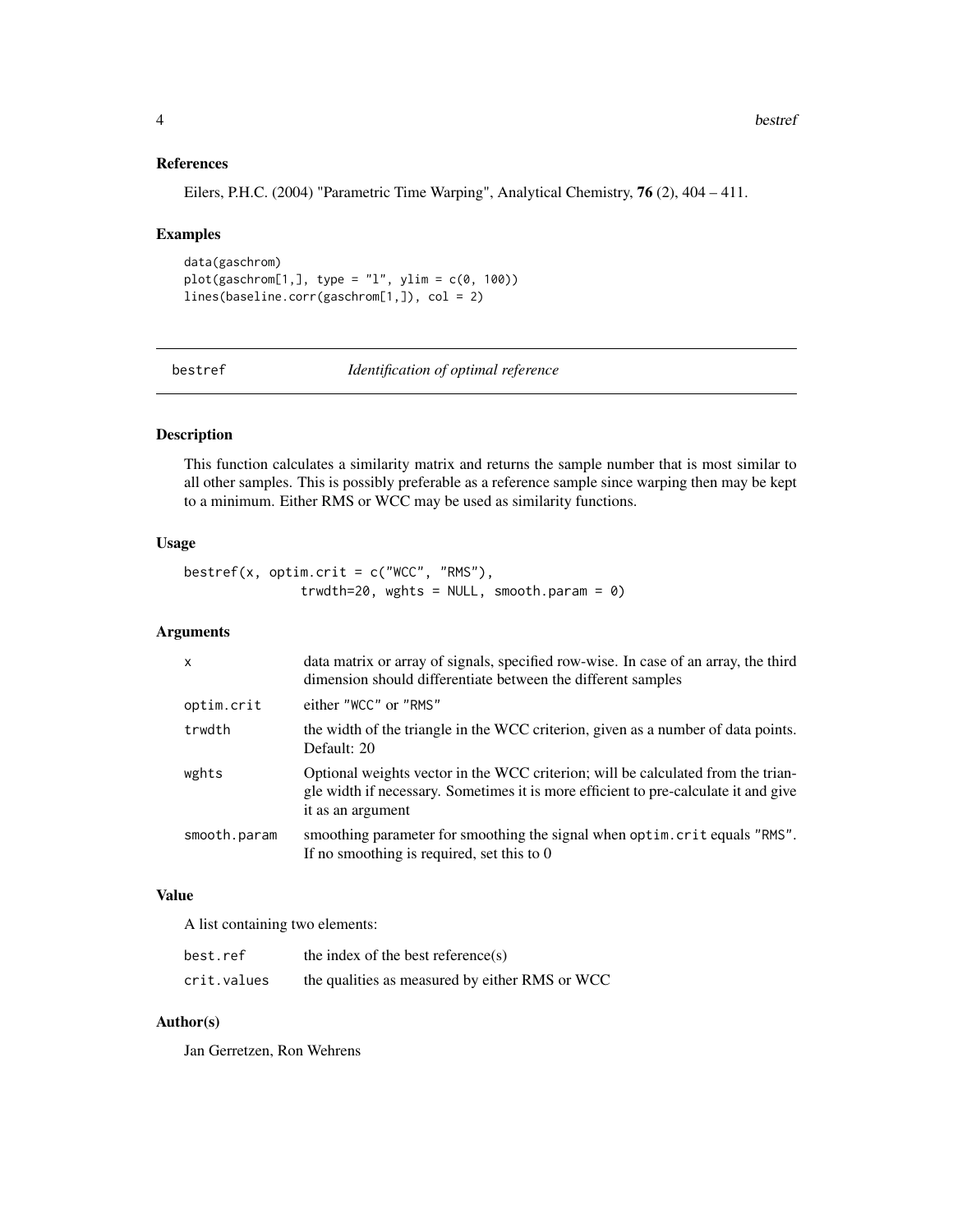# <span id="page-4-0"></span>calc.multicoef 5

#### Examples

```
data(gaschrom)
bestref(gaschrom)
bestref(gaschrom, optim.crit = "WCC", trwdth = 50)
bestref(gaschrom, optim.crit = "RMS")
bestref(gaschrom, optim.crit = "RMS", smooth.param = 1e5)
```
<span id="page-4-1"></span>calc.multicoef *Calculation of warping coefficients when applying more than one warping function successively*

#### Description

Applying two (or more) warping function after each other can be described with one warping function of a higher warping degree. This function provides the coefficients of this higher degree warping function.

#### Usage

```
calc.multicoef(coef1, coef2)
```
#### Arguments

| coef1             | vector containing the warping coefficients of the first applied warping function |
|-------------------|----------------------------------------------------------------------------------|
| coef <sub>2</sub> | vector containing the warping coefficients of the second applied warping func-   |
|                   | tion                                                                             |

#### Details

This function uses Pascal's simplex to calculate the new warping coefficients.

When applying three warping functions successively (first a, then b and finally c - here a, b and c are vectors of warping coefficients), first calculate the new coefficients for b and c, and afterwards the coefficients for a with these new coefficients. So the coefficients for the total warping function can be calculated via calc.multicoef(a, calc.multicoef(b, c)).

#### Value

a vector containing the corrected warping coefficients

#### Author(s)

Jan Gerretzen

#### References

Bloemberg, T.G., et al. (2010) "Improved parametric time warping for Proteomics", Chemometrics and Intelligent Laboratory Systems,  $104$  (1),  $65 - 74$ .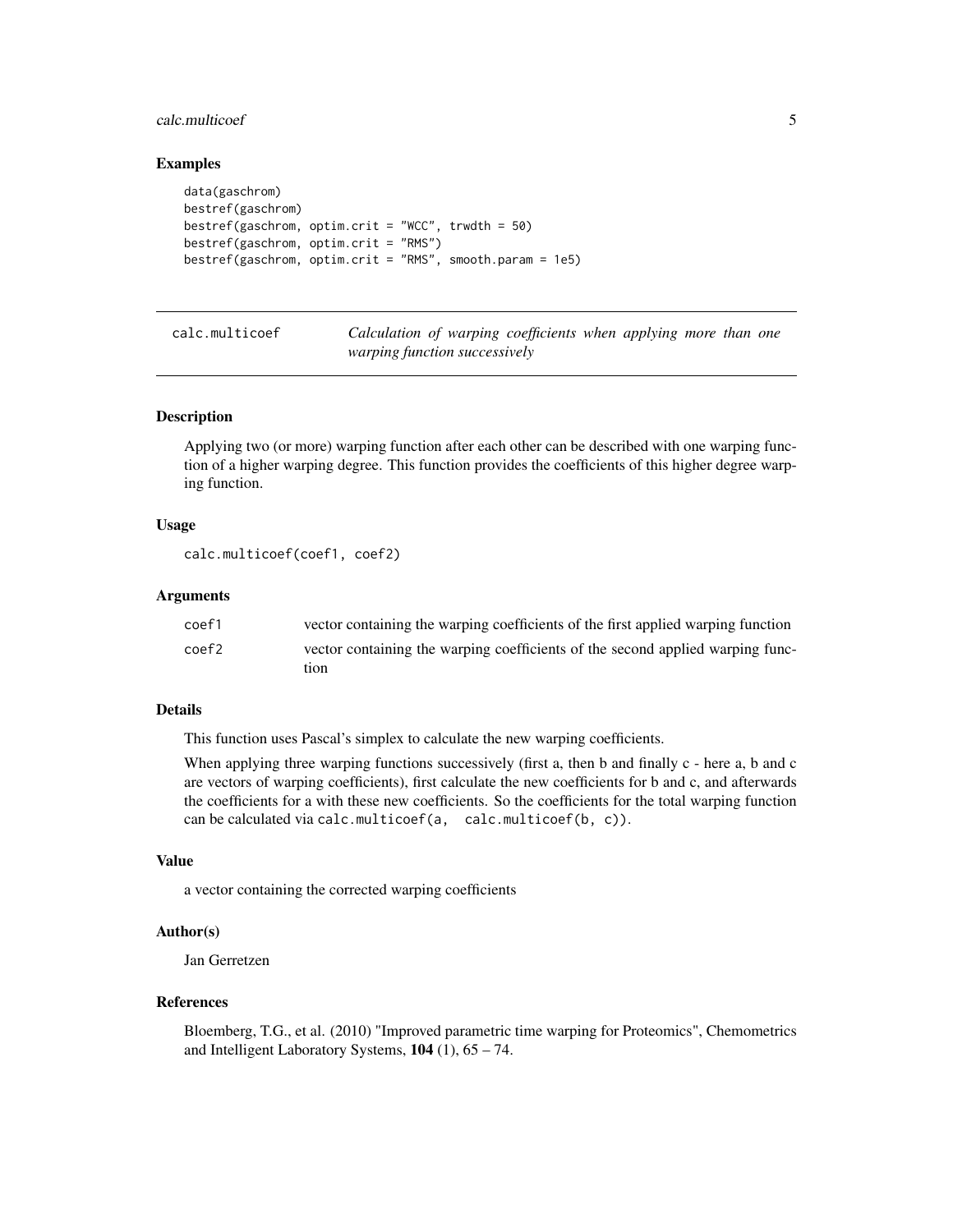# <span id="page-5-0"></span>See Also

[calc.zerocoef](#page-5-1)

# Examples

```
data(gaschrom)
ref <- gaschrom[1,]
samp <- gaschrom[16,]
coef1 <- c(100,1.1, 1e-5)
coef2 <- c(25, 0.95, 3.2e-5)
gaschrom.ptw <- ptw(ref, samp, init.coef = coef1, try = TRUE)
ref.w <- gaschrom.ptw$reference
samp.w <- gaschrom.ptw$warped.sample
samp.w[is.na(samp.w)] <- 0
gaschrom.ptw2 <- ptw(ref.w, samp.w, init.coef = coef2, try = TRUE)
plot(c(gaschrom.ptw2$warped.sample), type = "l")
corr.coef <- calc.multicoef(coef1, coef2)
gaschrom.ptw3 <- ptw(ref, samp, init.coef = corr.coef, try = TRUE)
lines(c(gaschrom.ptw3$warped.sample), col = 2, lty = 2)
```
<span id="page-5-1"></span>

calc.zerocoef *Correction for warping coefficients when using zeropadding*

#### Description

This function calculates the warping coefficients for the original range of the data, based on the warping of zero-filled data. Only needed when zeros are added in the beginning of the signal.

# Usage

```
calc.zerocoef(coef, zeros)
```
#### Arguments

| coef  | vector of warping coefficients of a PTW-calculation on a set of signals with |
|-------|------------------------------------------------------------------------------|
|       | zeros added to the beginning of the signal                                   |
| zeros | the number of zeros added                                                    |

#### Value

a vector containing the corrected warping coefficients

#### Author(s)

Jan Gerretzen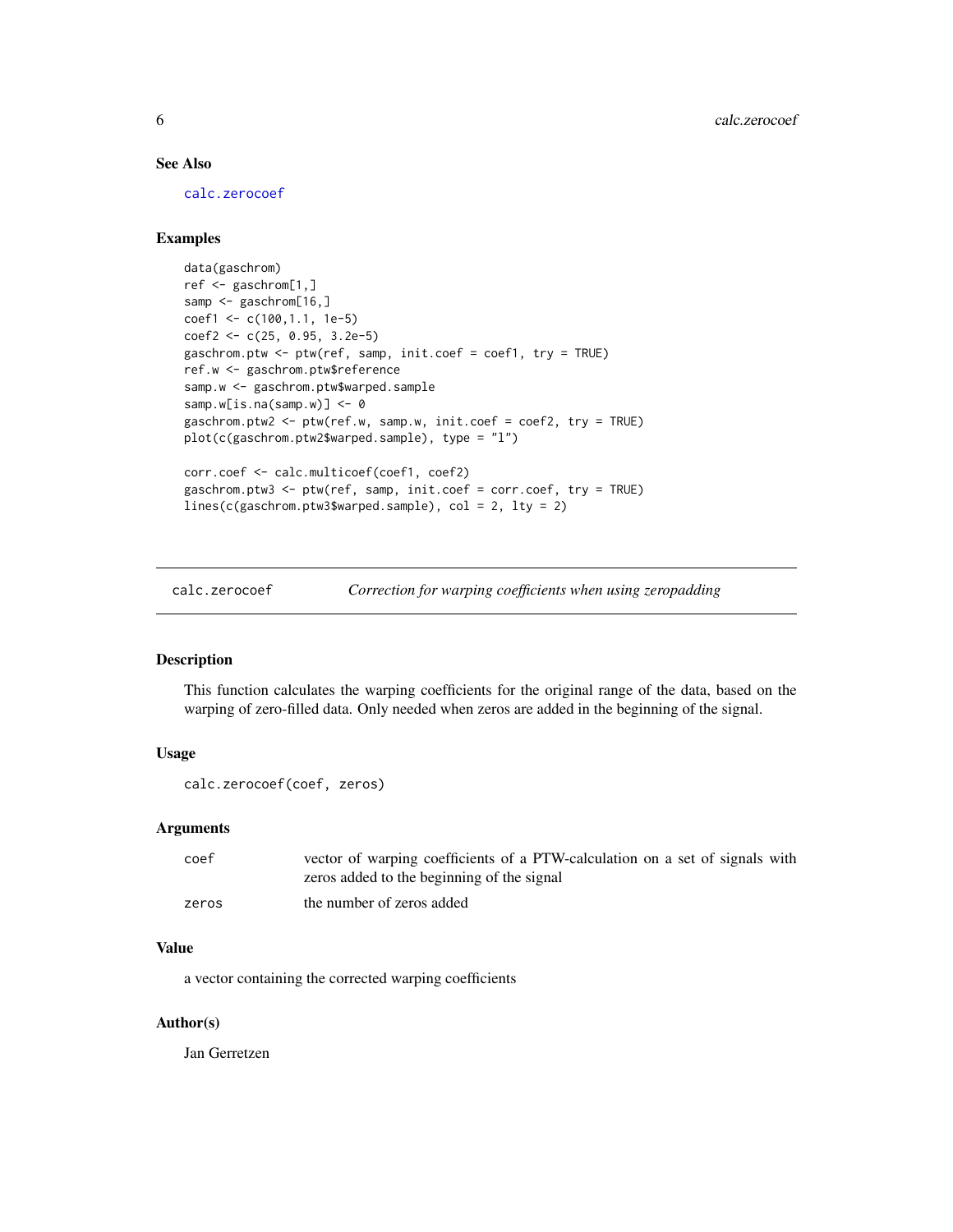#### <span id="page-6-0"></span>coda **7** and 7 and 7 and 7 and 7 and 7 and 7 and 7 and 7 and 7 and 7 and 7 and 7 and 7 and 7 and 7 and 7 and 7 and 7 and 7 and 7 and 7 and 7 and 7 and 7 and 7 and 7 and 7 and 7 and 7 and 7 and 7 and 7 and 7 and 7 and 7 and

### References

Bloemberg, T.G., et al. (2010) "Improved parametric time warping for Proteomics", Chemometrics and Intelligent Laboratory Systems,  $104$  (1),  $65 - 74$ .

#### See Also

[padzeros](#page-11-1) [calc.multicoef](#page-4-1)

# Examples

```
data(gaschrom)
gaschrom.zf <- padzeros(gaschrom, 250)
ref <- gaschrom[1,]
samp <- gaschrom[16,]
ref.zf <- gaschrom.zf[1,]
samp.zf <- gaschrom.zf[16,]
gaschrom.ptw <- ptw(ref.zf, samp.zf)
layout(matrix(1:2,2,1, byrow=TRUE))
plot(gaschrom.ptw)
corr.coef <- calc.zerocoef(gaschrom.ptw$warp.coef, 250)
gaschrom.ptw2 <- ptw(ref, samp, init.coef = corr.coef, try = TRUE)
plot(gaschrom.ptw2)
```
<span id="page-6-1"></span>

coda *Chromatogram selection using the CODA algorithm*

#### Description

The CODA algorithm calculates a so-called MCQ (Mass Chromatogram Quality) value for every row of the input. High MCQ values correspond with those chromatograms not containing spikes and/or a baseline.

#### Usage

```
\text{coda}(x, \text{ window} = 5, \text{ smoothing} = c("median", "mean"))
```
#### Arguments

| X         | data matrix containing chromatograms in the rows                   |
|-----------|--------------------------------------------------------------------|
| window    | width of the smoothing window                                      |
| smoothing | type of smoothing: whether to use running means or running medians |

# Details

The MCQ value of a spectrum is the inner product between the standardized, smoothed chromatogram, and the length-scaled chromatogram. In literature, a cut-off of 0.85 has been reported to work well in selecting useful chromatograms, although this is strongly data-set dependent.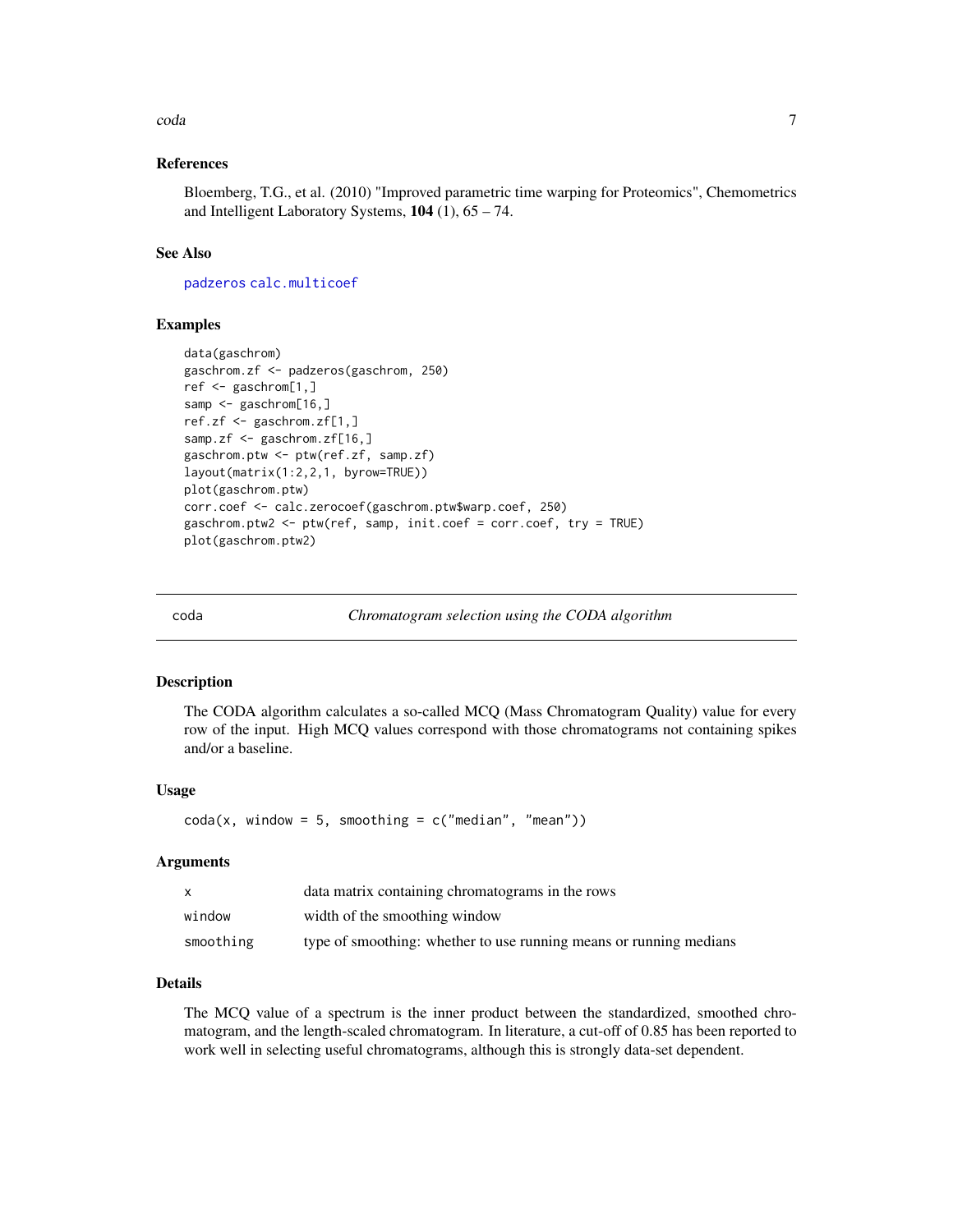### <span id="page-7-0"></span>References

Windig, W., Phalp, J., Payna, A. (1996) "A noise and background reduction method for component detection in liquid chromatography/mass spectrometry", Analytical Chemistry, 68, 3602 – 3606.

#### Examples

data(gaschrom) coda(gaschrom)

difsm *Smoothing with a finite difference penalty*

#### Description

This function smoothes signals with a finite difference penalty of order 2.

#### Usage

difsm(y, lambda)

#### Arguments

|        | signal to be smoothed: a vector                      |
|--------|------------------------------------------------------|
| lambda | smoothing parameter: larger values lead to smoothing |

#### Value

smoothed signal: a vector

#### Author(s)

Paul Eilers, Jan Gerretzen

# References

Eilers, P.H.C. (2004) "Parametric Time Warping", Analytical Chemistry, 76 (2), 404 – 411. Eilers, P.H.C. (2003) "A perfect smoother", Analytical Chemistry, 75, 3631 – 3636.

# Examples

```
data(gaschrom)
plot(gaschrom[1,], type = "l", ylim = c(0, 100))
lines(difsm(gaschrom[1,], lambda = 1e5), col = 2)
lines(difsm(gaschrom[1,], lambda = 1e6), col = 3)
lines(difsm(gaschrom[1,], lambda = 1e7), col = 4)
```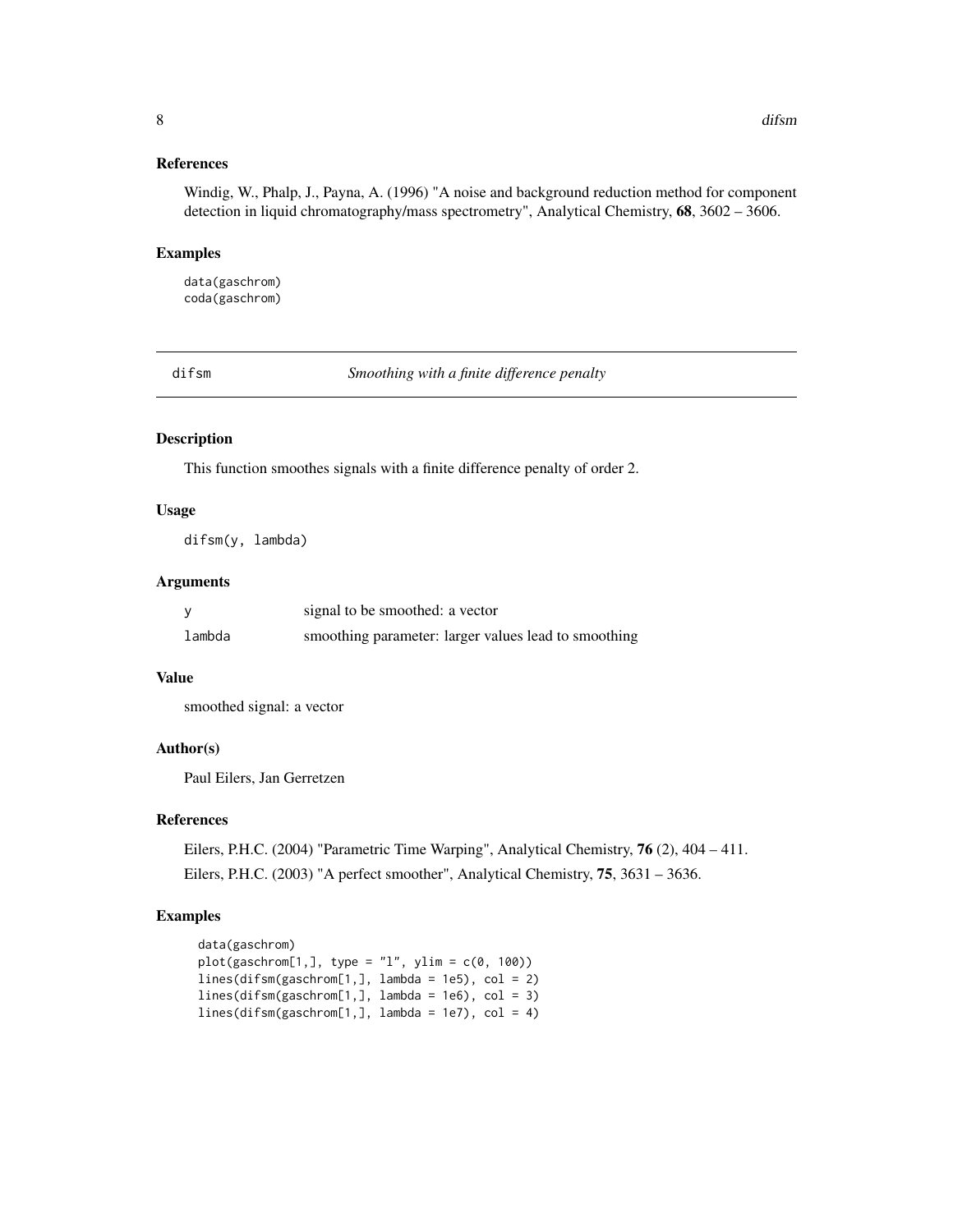<span id="page-8-1"></span><span id="page-8-0"></span>

#### Description

The object gaschrom contains 16 calibration GC traces, measured at 5,000 time points. A peakpicked version is available as object gaschrom.st (see example).

#### Usage

data(gaschrom)

#### Source

Claire Boucon, Unilever

# References

Eilers, P.H.C. (2004) "Parametric Time Warping", Analytical Chemistry, 76 (2), 404 – 411.

#### Examples

data(gaschrom)

```
## the gaschrom.st object has been generated in the following way:
## Not run:
pick.peaks <- function(x, span) {
 span.width \leq span * 2 + 1
 loc.max \leq span.width + 1 -apply(embed(x, span.width), 1, which.max)
 loc.max[loc.max == 1 | loc.max == span<u>装i>span(width] &lt;- NA</u>
 pks <- loc.max + 0:(length(loc.max)-1)
 pks <- pks[!is.na(pks)]
 pks.tab <- table(pks)
 pks.id <- as.numeric(names(pks.tab)[pks.tab > span])
 cbind(rt = pks.id, I = x[pks.id])}
gaschrom <- t(apply(gaschrom, 1, baseline.corr))
gaschrom.st <- lapply(1:nrow(gaschrom),
                      function(ii)
                      pick.peaks(gaschrom[ii,], span = 11))
## remove peaks with an intensity below 10
gaschrom.st <- lapply(gaschrom.st,
                      function(pk)
                      pk[pk[,2] >= 10,])
```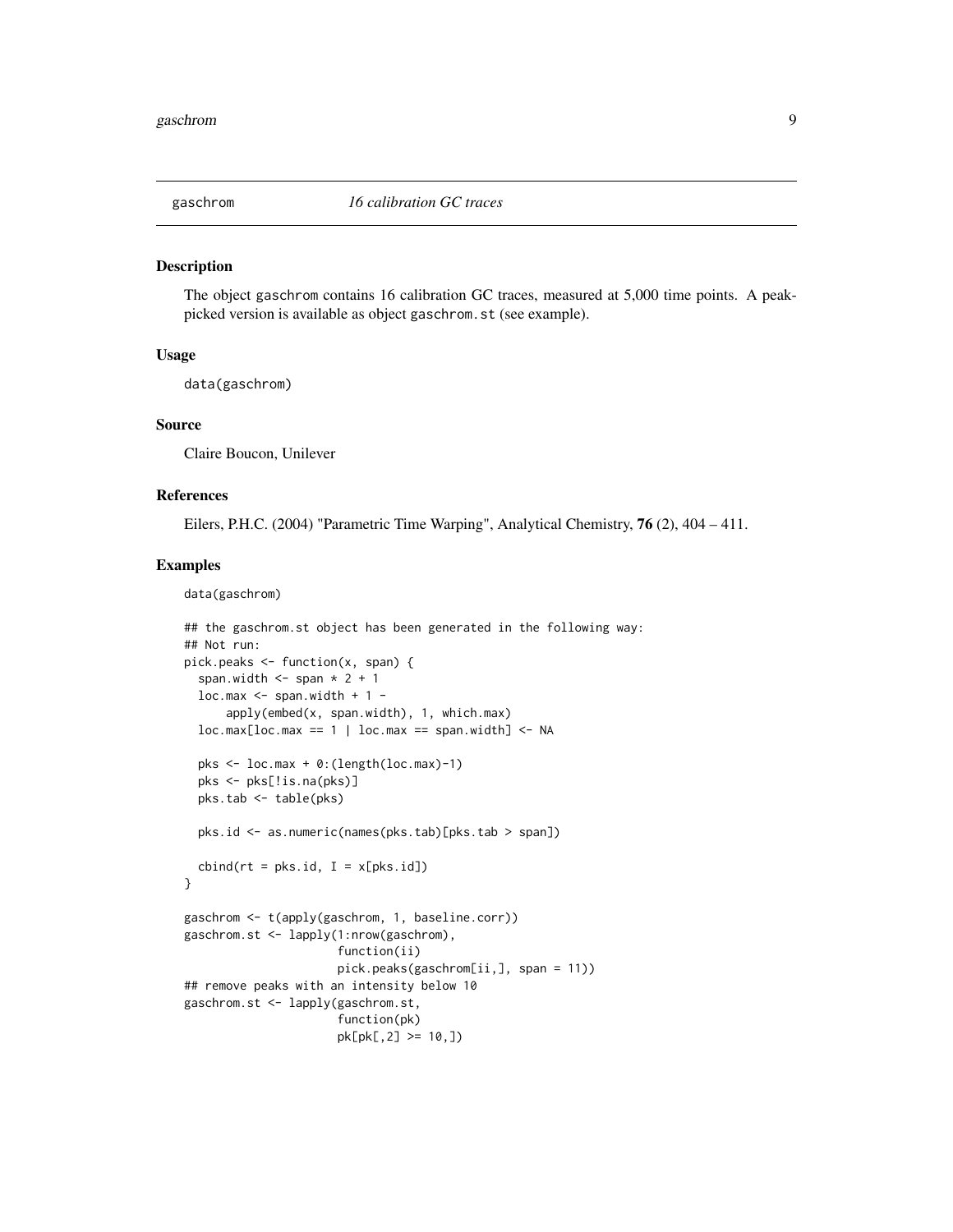```
## End(Not run)
plot(gaschrom[1,], type = "l", xlim = c(3000, 3500), ylim = c(0, 200))
abline(h = 10, 1ty = 2, col = 2)abline(v = gaschrom.st[[1]], col = 4)
```
<span id="page-9-1"></span>lcms *Parts of 3 proteomic LC-MS samples*

# Description

The lcms data consists of a 100 x 2000 x 3 array lcms, a vector time of length 2000 and a vector mz of length 100. The LC-MS data in the array are a subset of a larger set measured on a tryptic digest of E. coli proteins. Peak picking leads to the object ldms.pks (see example section).

#### Usage

data(lcms)

#### Source

Nijmegen Proteomics Facility, Department of Laboratory Medicine, Radboud University Nijmegen Medical Centre

#### References

Bloemberg, T.G., et al. (2010) "Improved parametric time warping for Proteomics", Chemometrics and Intelligent Laboratory Systems, 104 (1), 65 – 74.

#### Examples

```
## the lcms.pks object is generated in the following way:
## Not run:
data(lcms)
pick.peaks <- function(x, span) {
 span.width \leq span * 2 + 1
 loc.max \leq span.width + 1 -apply(embed(x, span.width), 1, which.max)
 loc.max[loc.max == 1 | loc.max == span<u>装i>span(width] &lt;- NA</u>
 pks <- loc.max + 0:(length(loc.max)-1)
 pks <- pks[!is.na(pks)]
 pks.tab <- table(pks)
 pks.id <- as.numeric(names(pks.tab)[pks.tab > span])
 cbind(rt = pks.id, I = x[pks.id])}
```
## bring all samples to the same scale, copied from ptw man page

<span id="page-9-0"></span>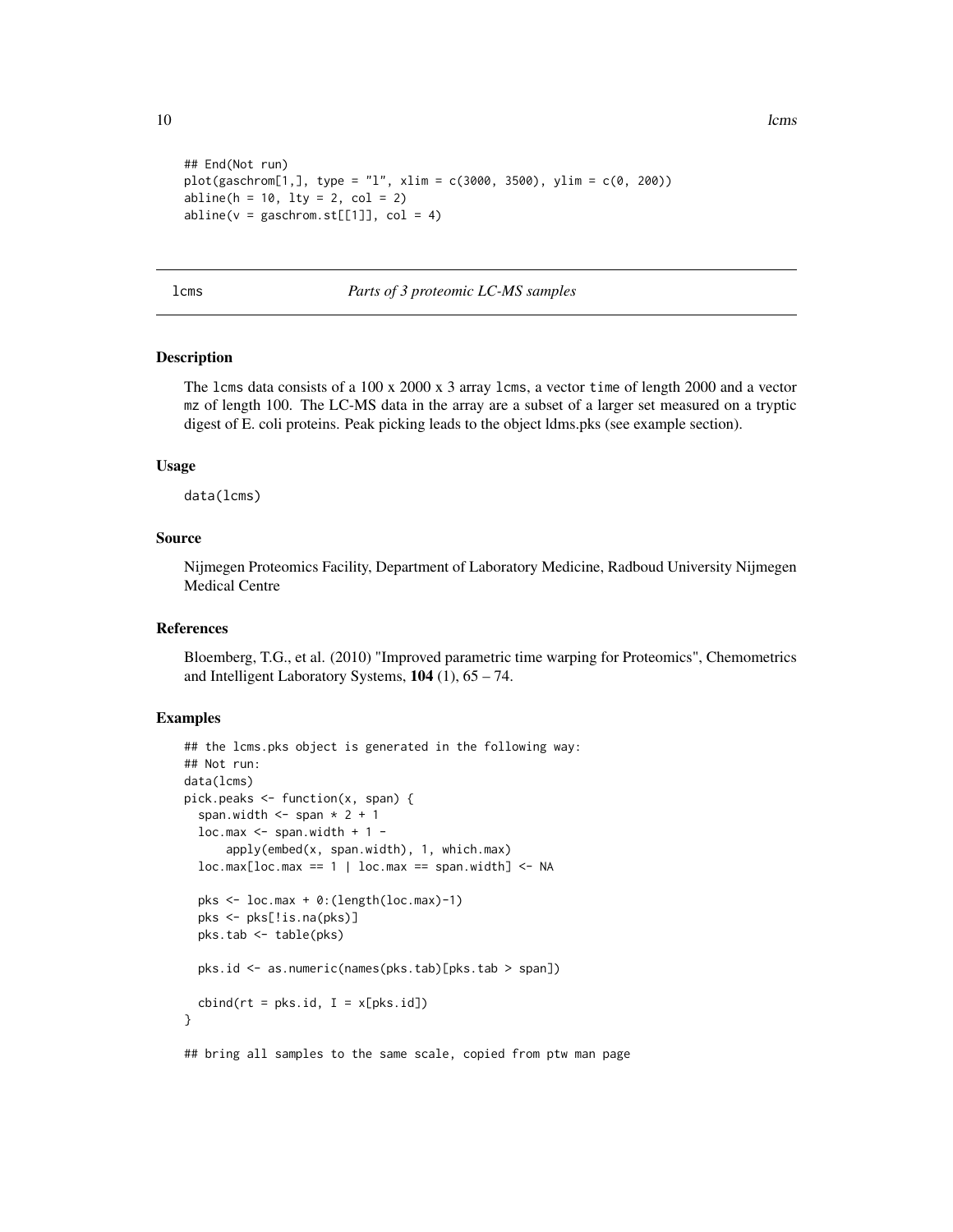# <span id="page-10-0"></span>mzchannel2pktab 11

```
lcms.scaled \leq aperm(apply(lcms, c(1,3),
                           function(x) x/mean(x) ), c(2,1,3)lcms.s.z <- aperm(apply(lcms.scaled, c(1,3),
                        function(x) padzeros(x, 250) ), c(2,1,3))
lcms.pks <- lapply(1:3,
                   function(ii) {
                     lapply(1:nrow(lcms.s.z[,,ii]),
                            function(jj)
                            cbind("mz" = jj,pick.peaks(lcms.s.z[jj,,ii], 5)))
                   })
## End(Not run)
```
mzchannel2pktab *Conversion between peak lists from hyphenated MS (LCMS, GCMS, ...) data and input for* stptw*.*

#### Description

Function pktab2mzchannel allows to split a list of peaks into several sublists, for instance on the basis of m/z values. The result can be aligned with stptw. The peak list can be obtained from packages like XCMS. The reverse function, mzchannel2pktab, simply gathers all peak positions in one matrix.

#### Usage

pktab2mzchannel(pktab, Ivalue = "maxo", masses = NULL, nMasses = 0, massDigits = 2) mzchannel2pktab(mzchannels)

#### Arguments

| pktab      | a peak table as generated for example by XCMS. Necessary information: m/z<br>value (column name "mz"), retention time (column name "rt") and intensity. |
|------------|---------------------------------------------------------------------------------------------------------------------------------------------------------|
| Ivalue     | the name of the intensity value to be used. Default is "maxo", one of the columns<br>generated by the XCMS package.                                     |
| masses     | a vector of specific masses                                                                                                                             |
| nMasses    | an optional number limiting the number of mass channels. When both masses<br>and nMasses are defined, the former takes preference                       |
| massDigits | number of significant mass digits - if no masses are supplied this number deter-<br>mines the number of distinct categories in the output               |
| mzchannels | a list of peak matrices, e.g. the output of pktab2mzchannel                                                                                             |

### Value

Function pktab2mzchannel returns a list of peak matrices; list elements have the name of the mz value that they represent. Function mzchannel2pktab returns one peak matrix where all masses are in a specific column.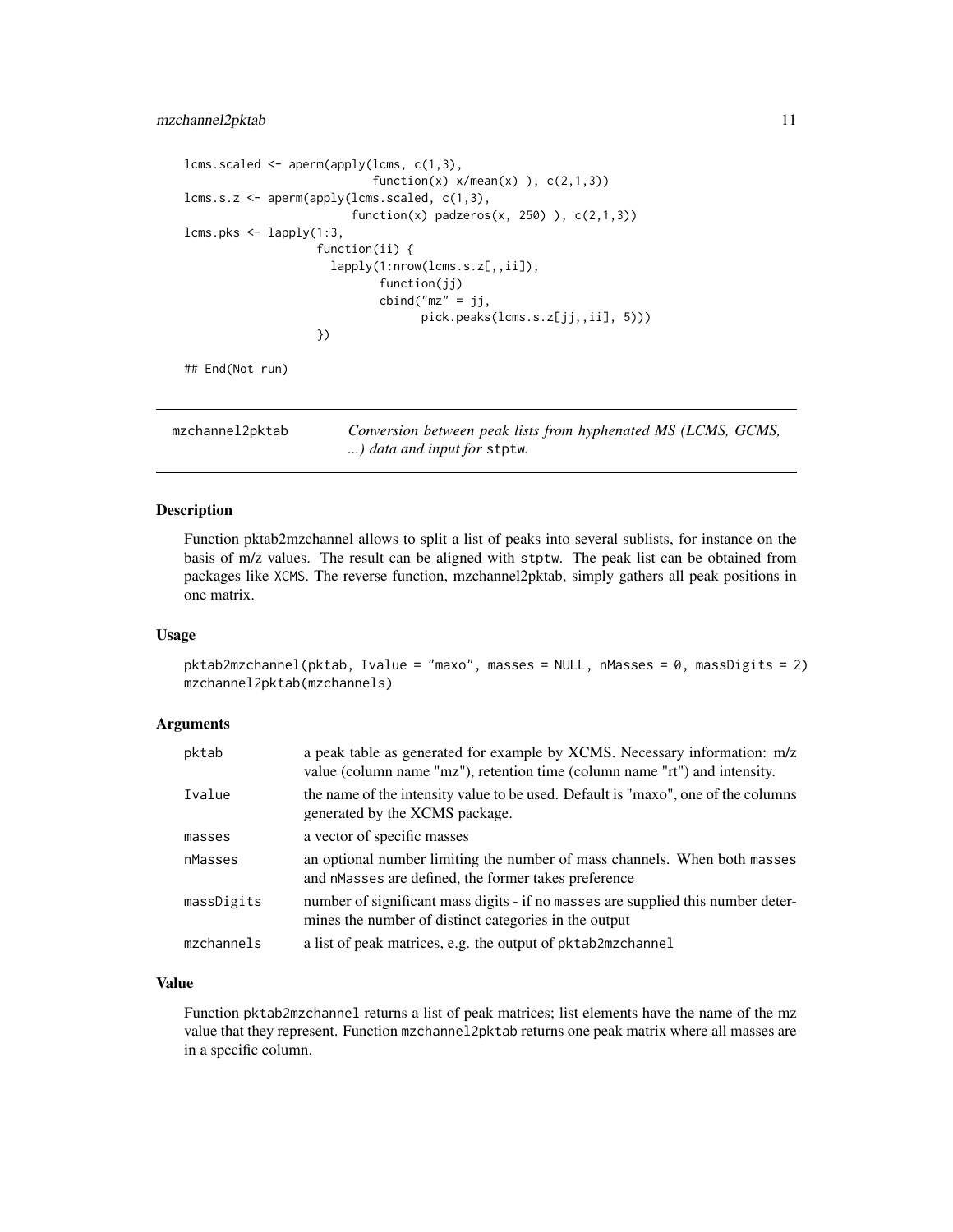#### <span id="page-11-0"></span>12 padzeros

#### Author(s)

Ron Wehrens

# Examples

```
data(lcms)
## first couple of peaks in the first three channels
(smallset <- lapply(lcms.pks[[1]][1:3], head))
## all in one data matrix
allpeaks <- mzchannel2pktab(smallset)
## and back again
pktab2mzchannel(allpeaks, Ivalue = "I")
```
<span id="page-11-1"></span>padzeros *Pad matrix with zeros*

# Description

Adds zeros to the left side of a matrix or vector, to its right side, or to both sides.

#### Usage

padzeros(data, nzeros, side="both")

#### Arguments

| data   | the original matrix or vector                                             |
|--------|---------------------------------------------------------------------------|
| nzeros | number of columns to add on one side                                      |
| side   | to which side to add the zeros - choose between "both", "left" or "right" |

# Details

When data is a numeric vector, it is converted to a matrix of a single row.

#### Value

A matrix with the same number of rows as the original matrix, and extra columns containing zeros on the specified side or sides

#### Author(s)

Jan Gerretzen

# References

Bloemberg, T.G., et al. (2010) "Improved parametric time warping for Proteomics", Chemometrics and Intelligent Laboratory Systems, 104 (1), 65 – 74.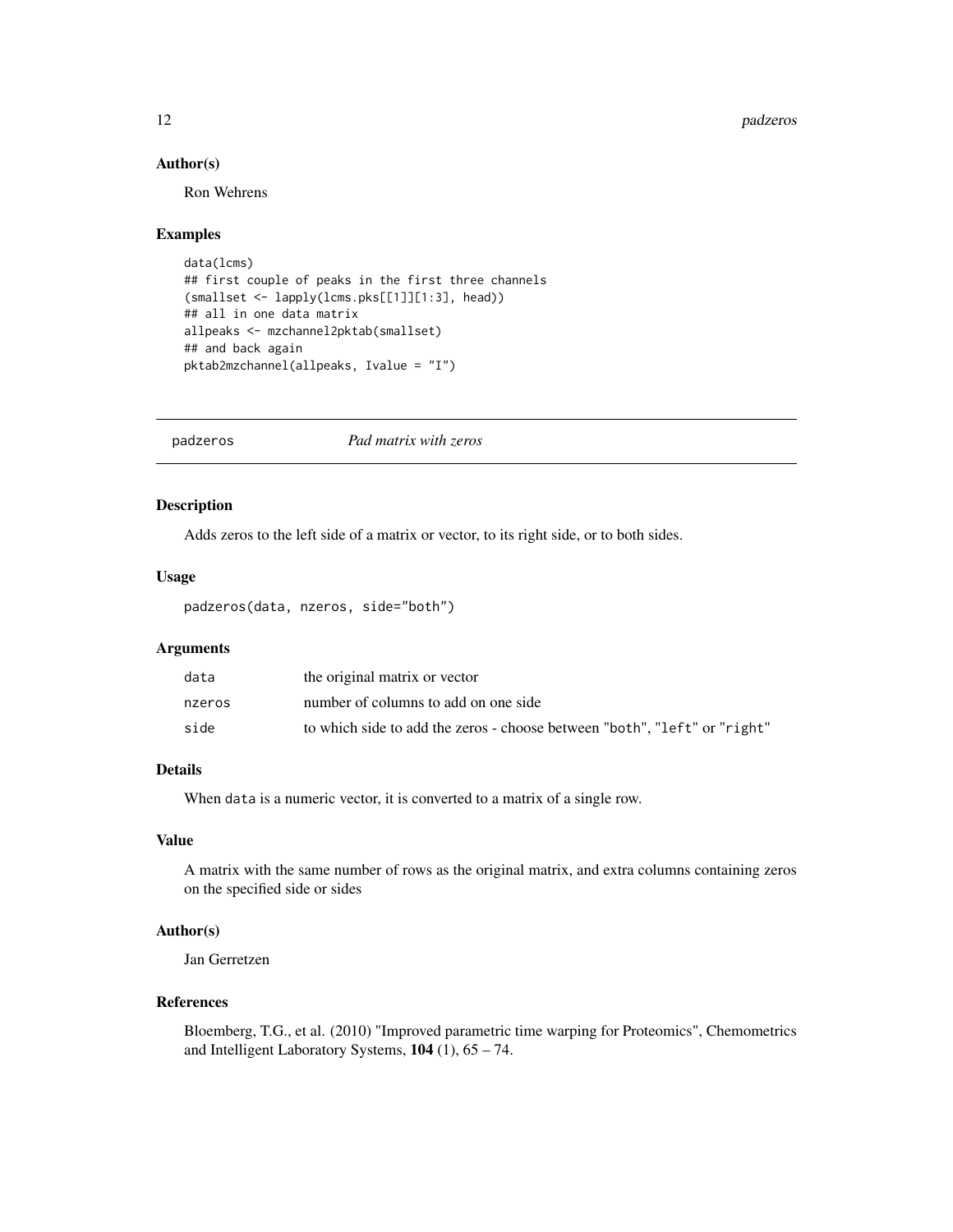#### <span id="page-12-0"></span>plot.ptw that the contract of the contract of the contract of the contract of the contract of the contract of the contract of the contract of the contract of the contract of the contract of the contract of the contract of

#### Examples

```
data(lcms)
lcms.z1 <- padzeros(lcms[75,,1], 250, side="left")
lcms.z2 <- padzeros(lcms[75,,1], 250, side="right")
lcms.z3 <- padzeros(lcms[75,,1], 250, side="both")
zeros <- rep(0, 250)
layout(matrix(1:4,2,2, byrow=TRUE))
plot(lcms[75,,1], type="l", main="Original signal")
plot(as.vector(lcms.z1), type="l", main="Padzeros left side")
points(1:250, zeros, col=2, lwd=0.08)
plot(as.vector(lcms.z2), type="l", main="Padzeros right side")
points(2001:2250, zeros, col=2, lwd=0.08)
plot(as.vector(lcms.z3), type="l", main="Padzeros both sides")
points(1:250, zeros, col=2, lwd=0.08)
points(2251:2500, zeros, col=2, lwd=0.08)
```
plot.ptw *Plot a ptw object*

# Description

The function plots a ptw object. It shows either the original and warped signals, or the warping function.

#### Usage

```
## S3 method for class 'ptw'
plot(x, what = c("signal", "function"),type = c("simultaneous", "individual"), ask = TRUE, ...)
```
# Arguments

| object of class 'ptw'<br>X                               |                                                                                                                                                                                                                                   |
|----------------------------------------------------------|-----------------------------------------------------------------------------------------------------------------------------------------------------------------------------------------------------------------------------------|
| what                                                     | "signal" plots the reference, sample and warped sample signal(s); "function"<br>plots the warping function as warped 'time' - 'time' for the forward warping<br>mode and as 'time' - warped 'time' for the backward warping mode. |
| type<br>generates multiple plots                         | "simultaneous" plots all signals or warping functions in one plot; "individual"                                                                                                                                                   |
| logical, whether to ask before showing a new plot<br>ask |                                                                                                                                                                                                                                   |
| further arguments to the plotting functions<br>$\ddotsc$ |                                                                                                                                                                                                                                   |

#### Author(s)

Jan Gerretzen, Ron Wehrens, Tom Bloemberg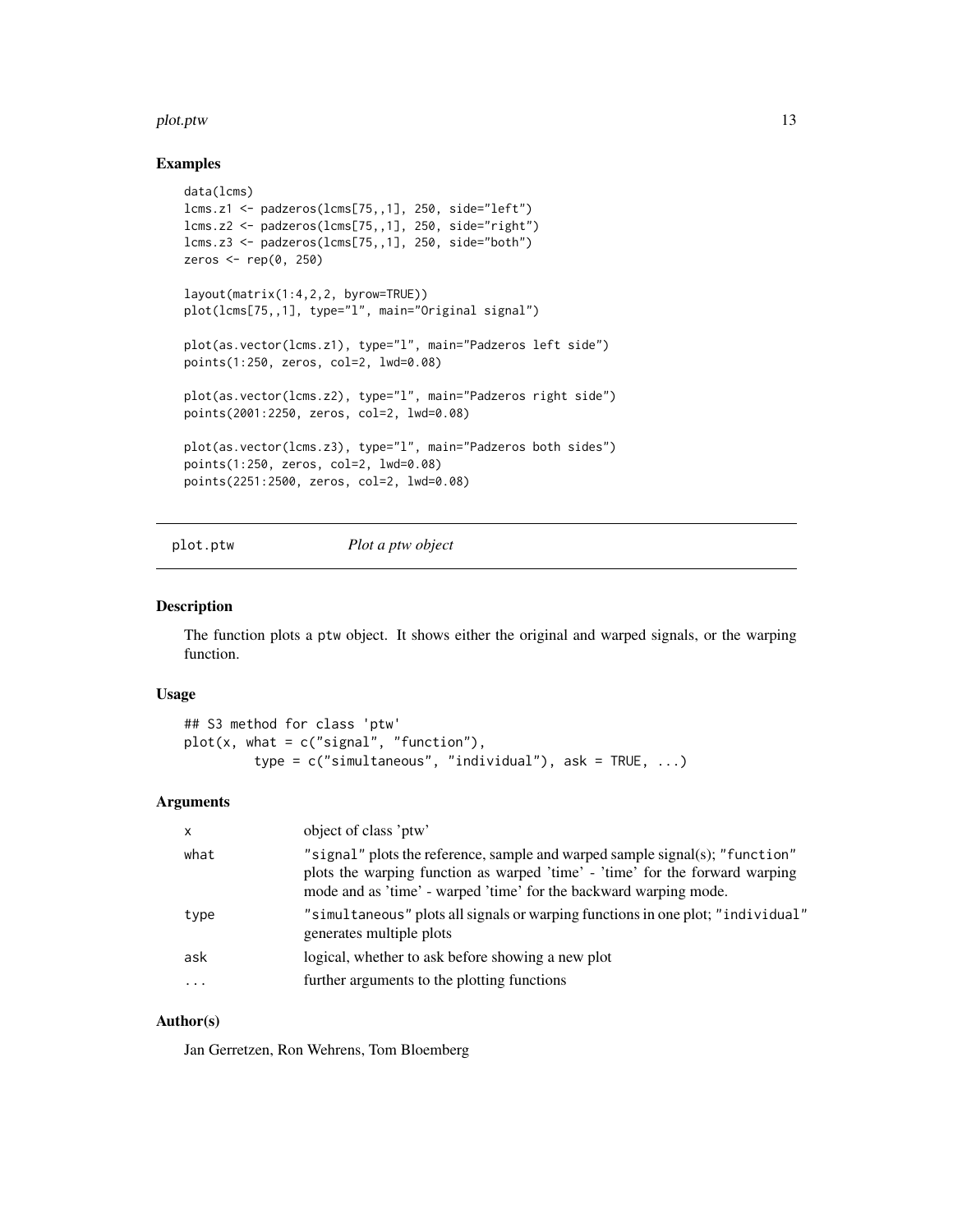# Examples

```
data(gaschrom)
ref <- gaschrom[1:8,]
samp <- gaschrom[9:16,]
gaschrom.ptw <- ptw(ref, samp, warp.type = "individual",
               optim.crit = "RMS", init.coef = c(\theta, 1, \theta, \theta))
plot(gaschrom.ptw)
plot(gaschrom.ptw, what = "function")
```
predict.ptw *Prediction of warped signals*

#### Description

Given a ptw object, predict either the signal at a certain warped time, or the warped time itself.

#### Usage

```
## S3 method for class 'ptw'
predict(object, newdata, what = c("response", "time"),
 RTref = NULL, ...
```
#### Arguments

| object  | An object of class "ptw"                                                                                                                                                                                                                                    |  |  |  |  |  |
|---------|-------------------------------------------------------------------------------------------------------------------------------------------------------------------------------------------------------------------------------------------------------------|--|--|--|--|--|
| newdata | Optional vector or matrix of new data points. If what equals "response", the new<br>data should be a vector or matrix of intensities. If what equals "time", the new<br>data is a vector of time points (a matrix of time points makes no sense).           |  |  |  |  |  |
| what    | Either "response", in which case the function returns the warped signal, or<br>"time", and then the function returns the warped time axis. That is, the time<br>point in the warped sample corresponding to the given time point in the original<br>sample. |  |  |  |  |  |
| RTref   | Optional vector of retention times in the reference.                                                                                                                                                                                                        |  |  |  |  |  |
| .       | Further arguments, at the moment not used.                                                                                                                                                                                                                  |  |  |  |  |  |

# Value

The function returns a matrix (possibly containing only one row) of either warped time points or signals, warped according to the warping function defined in object. When warping signals individually, predict.ptw will check the dimension of newdata: if this is a vector or a matrix of one row, every single warping function will be applied to the one row. If the number of rows equals the number of warping functions, each row will be warped with its corresponding function. If the number of rows does not match the number of warping functions and is not equal to one, an error is given.

<span id="page-13-0"></span>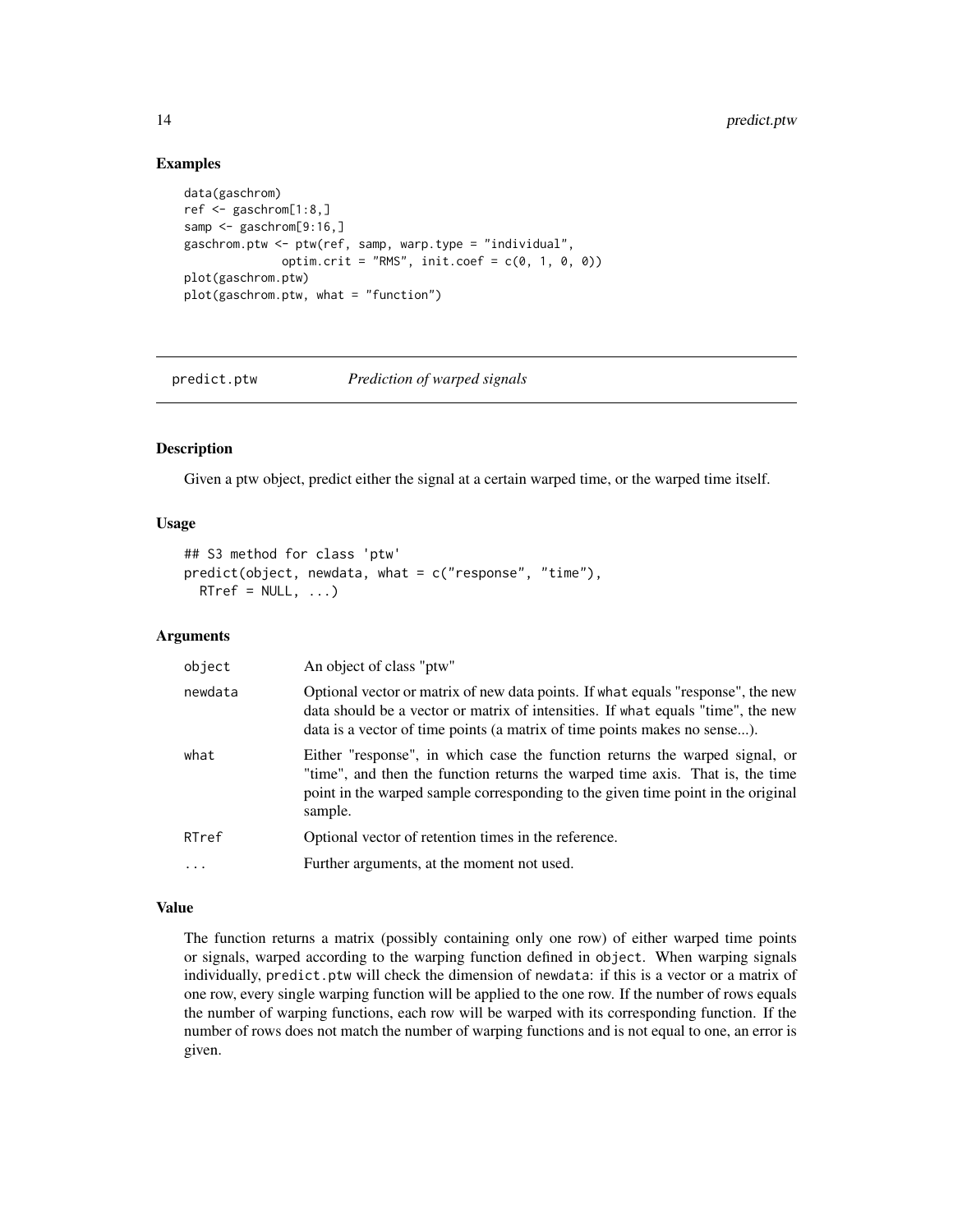#### <span id="page-14-0"></span>predict.ptw 15

#### Author(s)

Ron Wehrens

#### References

Eilers, P.H.C. "Parametric Time Warping." Anal. Chem., 2004, 76, 404-411

Bloemberg, T.G. et al. "Improved parametric time warping for proteomics." Chemom. Intell. Lab. Syst., 2010, 104, pp. 65-74

#### See Also

[ptw](#page-15-1)

# Examples

```
## educational example, contributed by zeehio (Sergio Oller)
x1 \leftarrow c(rep(\emptyset, 5), 1, 1, 1, 2\emptyset, 4\emptyset, 2\emptyset, 1, 1, 1, rep(\emptyset, 5))x2 \leq c(\text{rep}(0, 6), 1, 1, 1, 20, 40, 20, 1, 1, 1, \text{rep}(0, 4))time \leq -1: length(x1)
## get time-warped object. Default: 'forward' warping, also works
## with backward warping
w1b \leq -ptw(ref = x1, samp = x2)## predict intensities of object x2 after warping at the times used in x1
x2wb \le predict(w1b, newdata = x2, what = "response")
## predict times where the original elements of x2 will end up
t2wb \leq as.numeric(predict(w1b, newdata = time, what = "time"))
graphics.off()
par(mfrow = c(2,1))plot(x1, type = "h", col = 2, lwd = 2, main = "Orig data")points(x2, type = nh'', col = 4)
plot(x1, type = "h", col = 2, lwd = 2, main = "Backward warping")points(c(x2wb), type = "h", col = 4) # what = "response"points(t2wb, x2, col = 4) # what = "time"
## more relevant example
data(gaschrom)
## Global warping: all samples warped with the same function
ref <- gaschrom[1,]
samp <- gaschrom[14:16,]
gp \leq ptw(ref, samp, init.coef = c(0, 1), warp.type = "global")matplot(t(samp), type = "l", xlim = c(2200, 2400), lty = 1, col = 1:3)
lines(ref, type = "l", col = "gray", lud = 2)## plot predicted warped signal directly
matlines(t(predict(gp)), lty = 2, col = 1:3)
## plot original signal at warped time axis
mathinatlines(t(predict(gp, newdata = 2001:2600, what = "time")),
         t(samp[, 2001:2600]), col = 1:3, 1wd = 3, 1ty = 2) ## OK
## result: good alignment with ref, differences between three profiles persist
```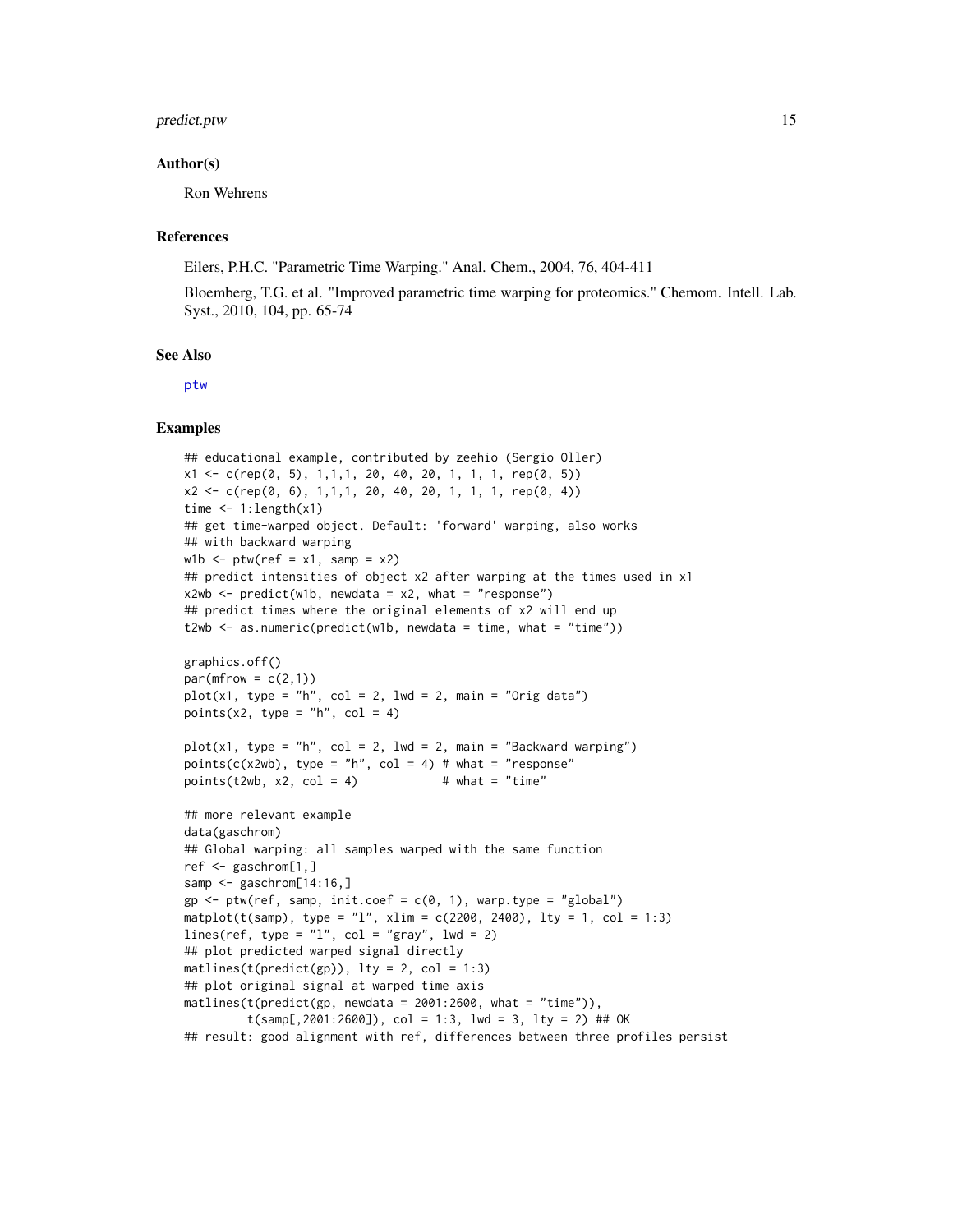```
## Individual warping: all samples warped individually
gp \leq ptw(ref, samp, init.coef = c(0, 1), warp.type = "indiv")predict(gp, what = "time", newdata = 2001:2600)
matplot(t(samp), type = "l", xlim = c(2200, 2400), lty = 1, col = 1:3)
lines(ref, type = "l", col = "gray", lwd = 2)
matlines(t(predict(gp, what = "time")),
         t(samp), col = 1:3, lty = 2)
## result: each individual profile is aligned to the ref
## How would samples 11:13 be warped using the coefficients from samples
## 14:16 (silly but just to make the point)?
samp.pred <- predict(gp, what = "response", newdata = gaschrom[11:13,])
```
<span id="page-15-1"></span>

```
ptw Parametric Time Warping
```
#### Description

The main functions of the ptw package, performing parametric time warping of one or more samples. Features in the samples are optimally aligned with features in the reference(s). One may align a single sample to a single reference, several samples to a single reference, and several samples to several references. In the latter case, the number of references and samples should be equal. One may require that all samples are warped with the same warping function, or one may allow individual warpings for all samples.

#### Usage

```
ptw(ref, samp, selected.traces,
    init.coef = c(0, 1, 0), try = FALSE,warp.type = c("individual", "global"),
    optim.crit = c("WCC", "RMS"),
    mode = c("forward", "backward"),
    smooth.param = ifelse(try, 0, 1e05),
    trwdth = 20, trwdth.res = trwdth,
    verbose = FALSE, ...## S3 method for class 'ptw'
summary(object, ...)
## S3 method for class 'ptw'
print(x, \ldots)
```
#### Arguments

| ref  | reference. Either a vector (containing one reference signal) or a matrix (one ref-<br>erence per row). If more than one reference is specified, the number of reference<br>signals must equal the number of sample signals. |
|------|-----------------------------------------------------------------------------------------------------------------------------------------------------------------------------------------------------------------------------|
| samp | sample. A vector (containing one sample signal) or a matrix (one sample per<br>row).                                                                                                                                        |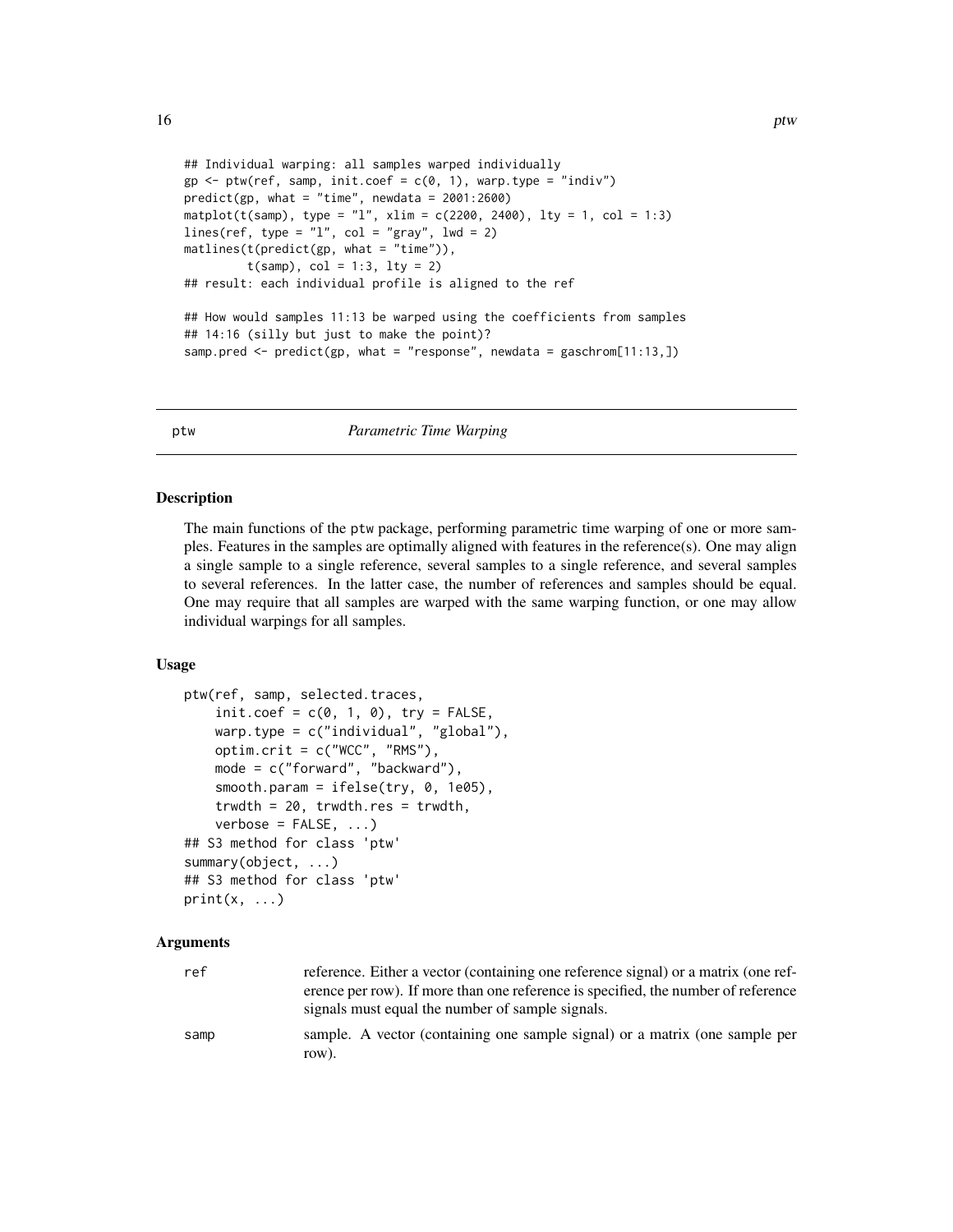| selected.traces |                                                                                                                                                                                                                                                                                                                                                                                                                                                                                                                          |
|-----------------|--------------------------------------------------------------------------------------------------------------------------------------------------------------------------------------------------------------------------------------------------------------------------------------------------------------------------------------------------------------------------------------------------------------------------------------------------------------------------------------------------------------------------|
|                 | optional vector containing the row numbers to use from ref (if more than one<br>reference signal is specified) and samp.                                                                                                                                                                                                                                                                                                                                                                                                 |
| init.coef       | starting coefficients. The first number is the zeroth-order coefficient (i.e., a con-<br>stant shift); further numbers indicate linear, quadratic,  stretches. The default<br>is to start from the identity warping using a quadratic function $(c(0, 1, 0))$                                                                                                                                                                                                                                                            |
| try             | if try = TRUE, ptw does not optimize the warping but returns a ptw object<br>containing the warping for init.coef. Default: FALSE                                                                                                                                                                                                                                                                                                                                                                                        |
| warp.type       | default is to treat samples and references as single entities and align them in-<br>dividually and independently. Using the argument warp.type = "global"<br>leads to one alignment function; the samples are warped simultaneously to the<br>reference(s). Also see details                                                                                                                                                                                                                                             |
| optim.crit      | either "WCC" or "RMS". In both cases, the optimal value of the alignment leads<br>to a value of 0. For "WCC", this means that $1 -$ WCC is optimized rather than<br>WCC (where the optimal value equals 1)                                                                                                                                                                                                                                                                                                               |
| mode            | either "forward" or "backward": the latter was the original implementation, ba-<br>sically for a point i in the original signal predicting the point j in the signal that<br>would be in position i in the warped signal. The interpretation of the coefficients<br>is counterintuitive. Therefore the default is "forward", simply predicting the lo-<br>cation (time) in the warped signal of a particular point. Apart from possible<br>numerical optimisation issues, both warpings should give the same net result. |
| smooth.param    | smoothing parameter for smoothing the reference and sample when optim. crit<br>equals "RMS". If no smoothing is required, set this to 0. The default is to use<br>smoothing in the optimization mode, and no smoothing otherwise                                                                                                                                                                                                                                                                                         |
| trwdth          | the width of the triangle in the WCC criterion during the optimization, given as<br>a number of data points. Default: 20                                                                                                                                                                                                                                                                                                                                                                                                 |
| trwdth.res      | the width of the triangle in the WCC calculation in the calculation of the quality<br>of the final result. Default: equal to trwdth                                                                                                                                                                                                                                                                                                                                                                                      |
| verbose         | logical, default is FALSE. Whether to give output during the optimisation, which<br>may be useful for large data sets                                                                                                                                                                                                                                                                                                                                                                                                    |
| $\cdots$        | further arguments to optim                                                                                                                                                                                                                                                                                                                                                                                                                                                                                               |
| x, object       | an object of class "ptw"                                                                                                                                                                                                                                                                                                                                                                                                                                                                                                 |

### Details

Function ptw and friends is meant for profile data, where intensities have been recorded at regular time points; function stptw is meant for lists of peaks, for instance obtained after peak-picking the profile data. The latter option is less flexible (Euclidean distance and backward warping have not been implemented) but is much faster, especially for larger data sets.

In the optimization mode ( $try = FALSE$ ), the function optimizes the warping coefficients using the chosen criterion (either "WCC" or "RMS"). For "RMS", the data are smoothed before the optimization, but the quality of the final warping is measured on the unsmoothed data. For "WCC", the warping is performed using trwdth as the triangle width, but the quality of the final solution is measured using trwdth.res.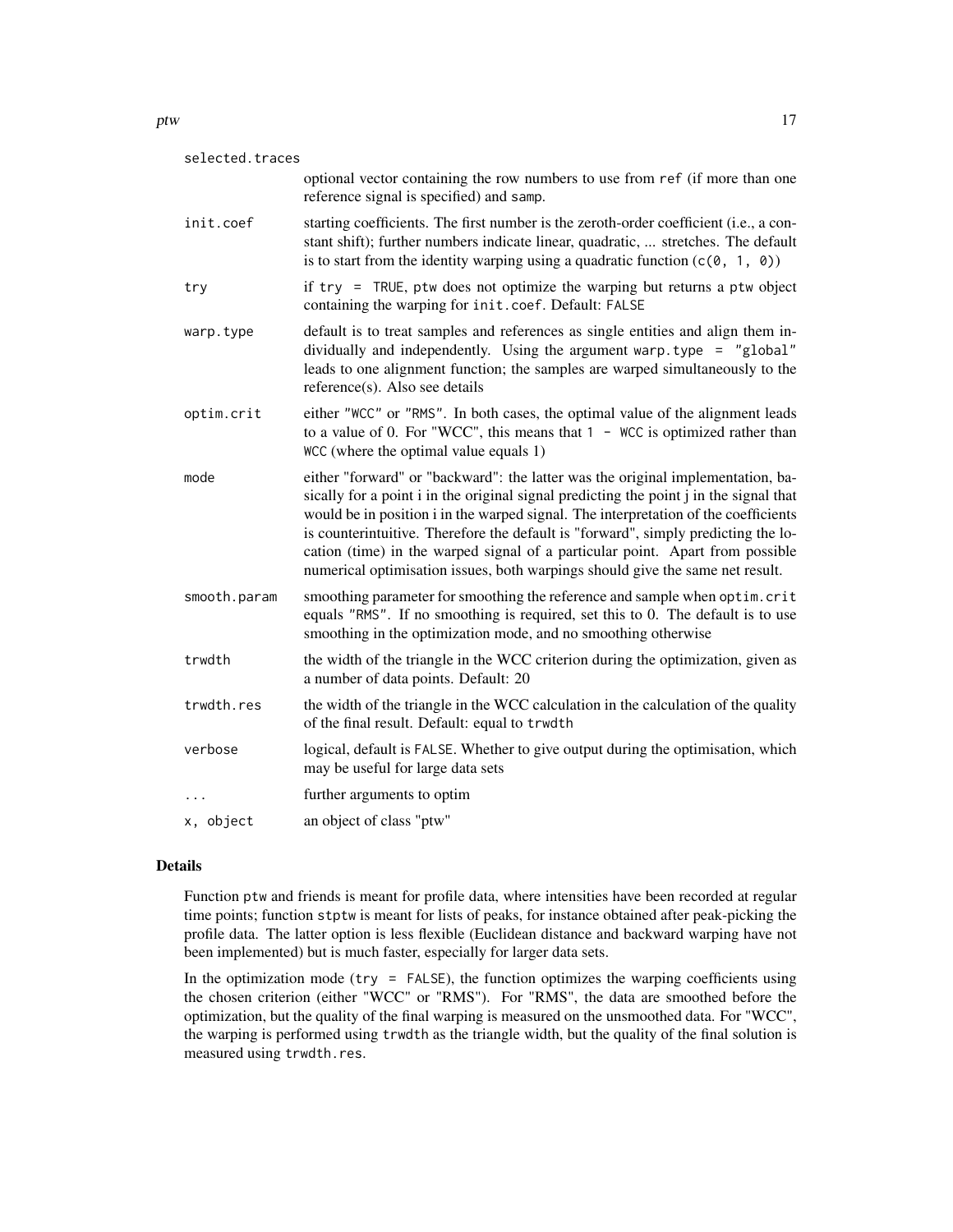<span id="page-17-0"></span>If try = TRUE is used as an argument, the function does not start an optimization, but just calculates the warping for the given warp function (init.coef); if smooth.param is larger than zero for the RMS criterion, the RMS of the smoothed patterns is calculated. The WCC criterion uses trwidth.res as the triangle width in this case.

Five situations can be distinguished:

- 1. One sample and one reference: this obviously leads to one warping function regardless of the setting of warp.type.
- 2. Several samples, all warped to the same single reference, each with its own warping function: this is the default behaviour (warp.type = "individual")
- 3. Several samples, warped to an equal number of references (pair-wise), with their own warping functions: this is the default behaviour (warp.type = "individual")
- 4. Several samples, warped to one reference, with one warping function (warp.type = "global")
- 5. Several samples, warped to an equal number of references (pair-wise), with one warping function (warp.type =  $"global")$

# Value

A list of class "ptw" containing:

| reference     | the reference $(s)$ used as input                           |
|---------------|-------------------------------------------------------------|
| sample        | the sample $(s)$ used as input                              |
| warped.sample | the warped sample                                           |
| warp.coef     | the warping coefficients                                    |
| warp.fun      | the warped indices                                          |
| crit.value    | the value of the chosen criterion, either "WCC" or "RMS"    |
| optim.crit    | the chosen criterion, either "WCC" or "RMS"                 |
| warp.type     | the chosen type of warping, either "individual" or "global" |

#### Author(s)

Jan Gerretzen, Ron Wehrens

#### References

Eilers, P.H.C. (2004) "Parametric Time Warping", Analytical Chemistry, 76 (2), 404 – 411.

Bloemberg, T.G., et al. (2010) "Improved parametric time warping for Proteomics", Chemometrics and Intelligent Laboratory Systems,  $104$  (1),  $65 - 74$ .

# See Also

[WCC](#page-21-1), [RMS](#page-21-2), [select.traces](#page-23-1), [gaschrom](#page-8-1), [lcms](#page-9-1)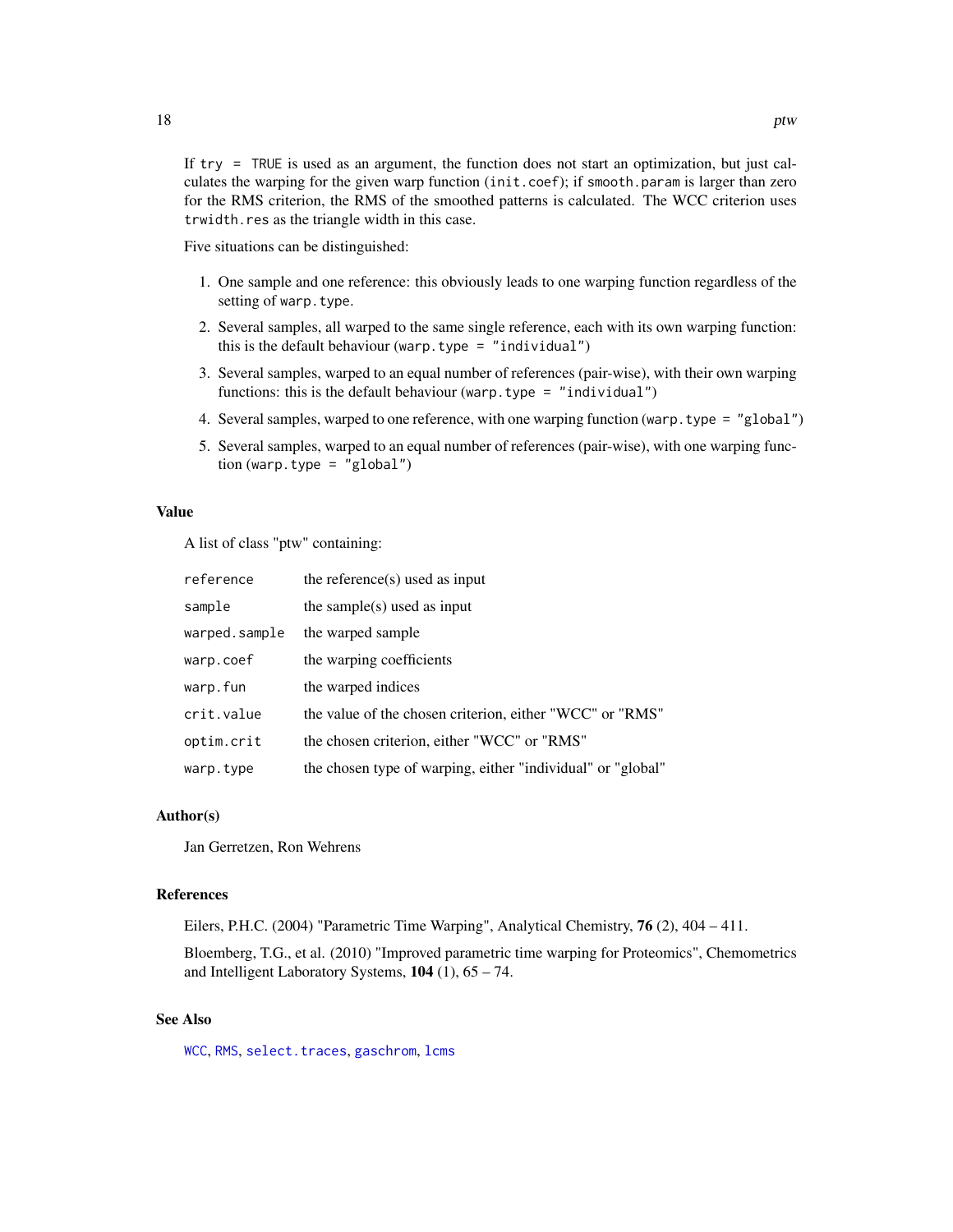ptw and the contract of the contract of the contract of the contract of the contract of the contract of the contract of the contract of the contract of the contract of the contract of the contract of the contract of the co

### Examples

```
data(gaschrom)
ref <- gaschrom[1,]
samp <- gaschrom[16,]
gaschrom.ptw <- ptw(ref, samp)
summary(gaschrom.ptw)
## same with sticks (peak lists)
refst <- gaschrom.st[1]
sampst <- gaschrom.st[16]
gaschrom.st.ptw <- stptw(refst, sampst, trwdth = 100)
summary(gaschrom.st.ptw)
## Not run:
## comparison between backward and forward warping
gaschrom.ptw <- ptw(ref, samp, init.coef = c(0, 1, 0, 0), mode = "backward")
summary(gaschrom.ptw)
gaschrom.ptw <- ptw(ref, samp, init.coef = c(-10, 1, 0, 0), mode = "forward")
summary(gaschrom.ptw)
## #############################
## many samples warped on one reference
ref <- gaschrom[1,]
samp <- gaschrom[2:16,]
gaschrom.ptw <- ptw(ref, samp, warp.type = "individual", verbose = TRUE,
                    optim.crit = "RMS", init.coef = c(0, 1, 0, 0))
summary(gaschrom.ptw)
## "individual" warping not implemented for sticks; do separate warpings
## instead
refst <- gaschrom.st[1]
sampst <- gaschrom.st[2:16]
gaschrom.st.ptw.list <- lapply(sampst,
                               function(smpl)
                               stptw(refst, list(smpl), trwdth = 100))
t(sapply(gaschrom.st.ptw.list, coef))
## #############################
## several samples on several references individually
ref <- gaschrom[1:8,]
samp <- gaschrom[9:16,]
gaschrom.ptw <- ptw(ref, samp, warp.type = "individual",
                    optim.crit = "RMS", init.coef = c(0, 1, 0, 0))
summary(gaschrom.ptw)
## stick version
gaschrom.st.ptw.list <-
  mapply(function(x, y)
         stptw(list(x), list(y), truth = 100),gaschrom.st[1:8], gaschrom.st[9:16],
         SIMPLIFY = FALSE)
t(sapply(gaschrom.st.ptw.list, coef))
```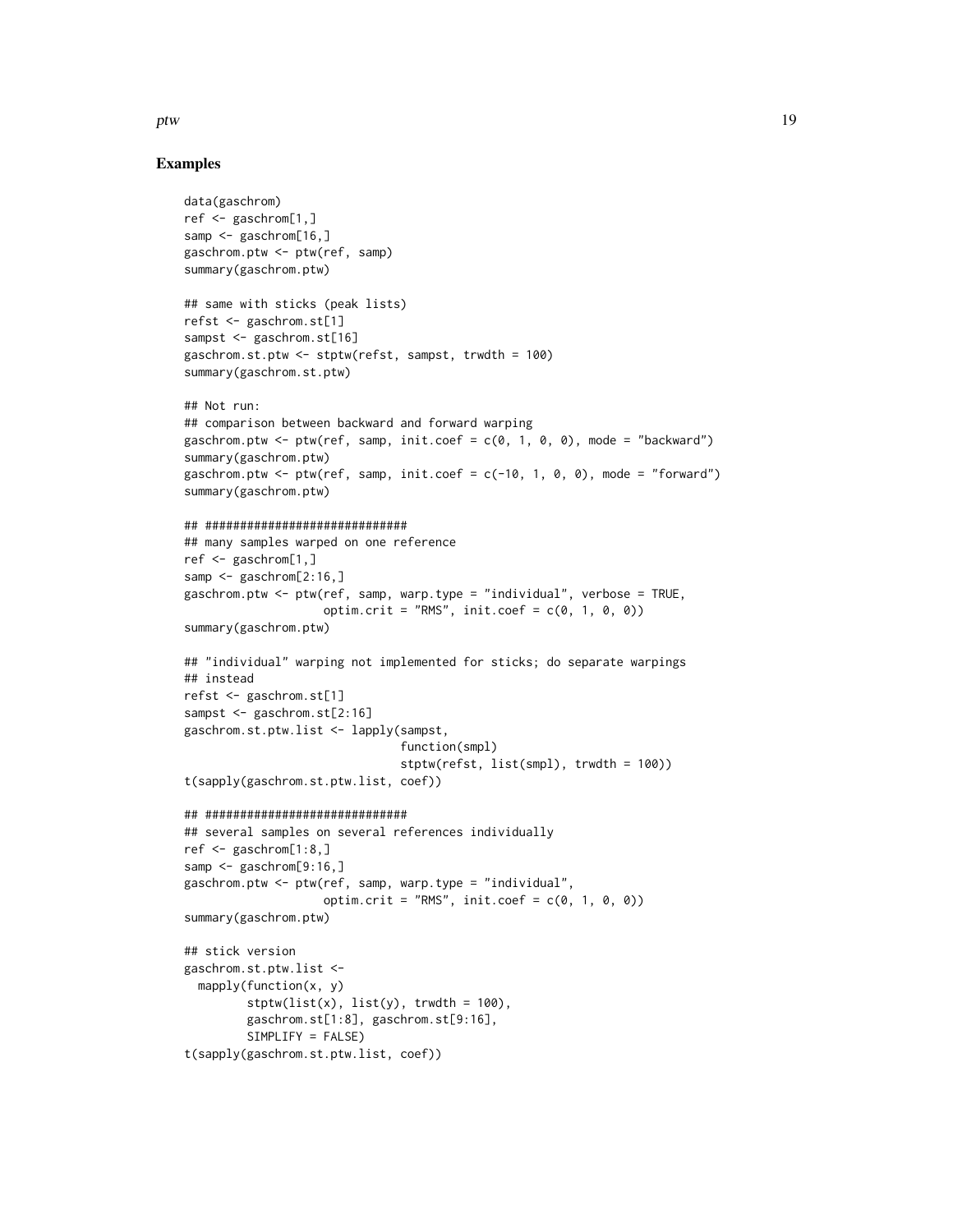```
gaschrom.ptw <- ptw(ref, samp, warp.type = "global",
                    optim.crit = "WCC", init.coef = c(0, 1, 0))
summary(gaschrom.ptw)
## #############################
## several samples on several references: one, global warping
refst <- gaschrom.st[1:8]
sampst <- gaschrom.st[9:16]
gaschrom.st.ptw <- stptw(refst, sampst, trwdth=100, init.coef = c(0, 1, 0))
summary(gaschrom.st.ptw)
## End(Not run)
## #############################
## Example of a three-way data set
# first bring all samples to the same scale
data(lcms)
## Not run:
lcms.scaled <- aperm(apply(lcms, c(1,3),
                           function(x) x/mean(x) ), c(2,1,3))
# add zeros to the start and end of the chromatograms
lcms.s.z <- aperm(apply(lcms.scaled, c(1,3),
                        function(x) padzeros(x, 250) ), c(2,1,3))
# define a global 2nd degree warping
warp1 <- ptw(lcms.s.z[,,2], lens.s.z[,,3], warp.type="global")warp.samp <- warp1$warped.sample
warp.samp[is.na(warp.samp)] <- 0
# refine by adding 5th degree warpings for individual chromatograms
warp2 <- ptw(lcms.s.z[,,2], warp.samp, init.corefc(0,1,0,0,0,0))warp.samp2 <- warp2$warped.sample
warp.samp2[is.na(warp.samp2)] <- 0
# compare TICs
layout(matrix(1:2,2,1, byrow=TRUE))
plot(colSums(lcms.s.z[,,2]), type="l", ylab = "",
     main = "TIC: original data")
lines(colSums(lcms.s.z[,,3]), col=2, lty=2)
plot(colSums(lcms.s.z[,,2]), type="l", ylab = "",
     main = "TIC: warped data")
lines(colSums(warp.samp2), lty=2, col=2)
## End(Not run)
## ###########################
## stick version of this warping - note that the peaks have been picked
```
## from the scaled profiles. Note that here we need to take list ## elements: every sample is a list of mz channels. warp1.st <- stptw(lcms.pks[[2]], lcms.pks[[3]], trwdth = 100) summary(warp1.st)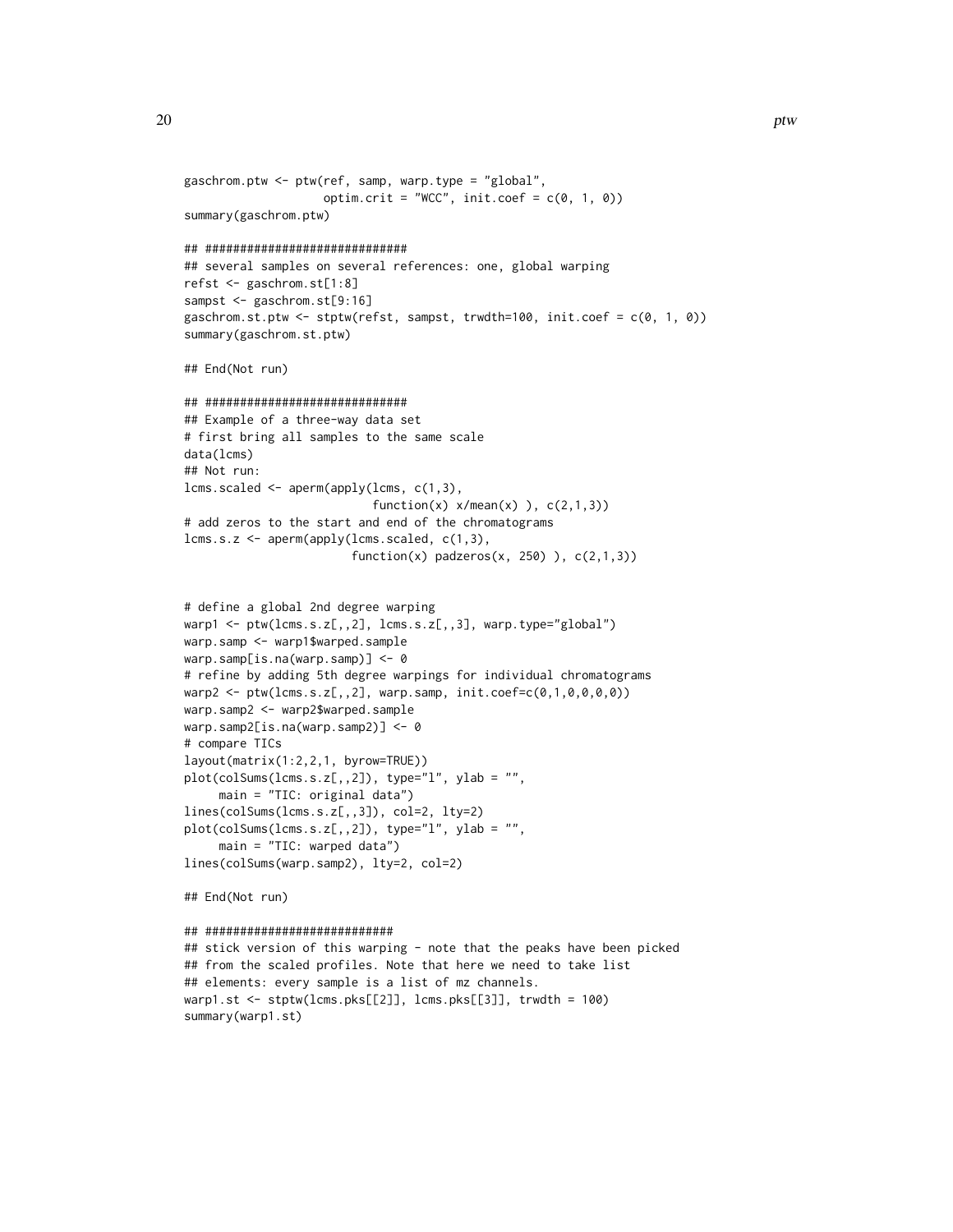<span id="page-20-0"></span>

# Description

Calculates values of the chosen optimization criterion (RMS or WCC) on a grid defined by the coefficients of the warping function.

# Usage

```
ptwgrid(ref, samp, selected.traces,
coef.mins, coef.maxs, coef.lengths,
optim.crit = c("WCC", "RMS"),
smooth.param = 1e05,
trwdth = 20
```
# Arguments

| ref             | reference. Either a vector (containing one reference signal) or a matrix (one ref-<br>erence per row). If more than one reference is specified, the number of reference<br>signals must equal the number of sample signals                  |  |  |  |  |  |
|-----------------|---------------------------------------------------------------------------------------------------------------------------------------------------------------------------------------------------------------------------------------------|--|--|--|--|--|
| samp            | sample. A vector (containing one sample signal) or a matrix (one sample per<br>row). If more than one sample is specified, the number of sample signals must<br>equal the number of reference signals                                       |  |  |  |  |  |
| selected.traces |                                                                                                                                                                                                                                             |  |  |  |  |  |
|                 | optional vector containing the row numbers to use from ref (if more than one<br>reference signal is specified) and samp                                                                                                                     |  |  |  |  |  |
| coef.mins       | a vector containing the respective minimal values of coefficients for the grid.<br>The first number is the minimal zeroth-order coefficient (i.e., a constant shift);<br>further numbers indicate the minimal linear, quadratic,  stretches |  |  |  |  |  |
| coef.maxs       | a vector containing the maximal values of coefficients for the grid                                                                                                                                                                         |  |  |  |  |  |
| coef.lengths    | a vector of the same length as coef.maxs and coef.mins containing the number<br>of steps in which to vary the respective coefficients between their minimum and<br>maximum value                                                            |  |  |  |  |  |
| optim.crit      | either "WCC" or "RMS". In both cases, the optimal value of the alignment leads<br>to a value of 0. For "WCC", this means that $1 -$ WCC is optimized rather than<br>WCC (where the optimal value equals 1)                                  |  |  |  |  |  |
| smooth.param    | smoothing parameter for smoothing the reference and sample when optim.crit<br>equals "RMS". If no smoothing is required, set this to 0.                                                                                                     |  |  |  |  |  |
| trwdth          | the width of the triangle in the WCC criterion during the optimization, given as<br>a number of data points. Default: 20                                                                                                                    |  |  |  |  |  |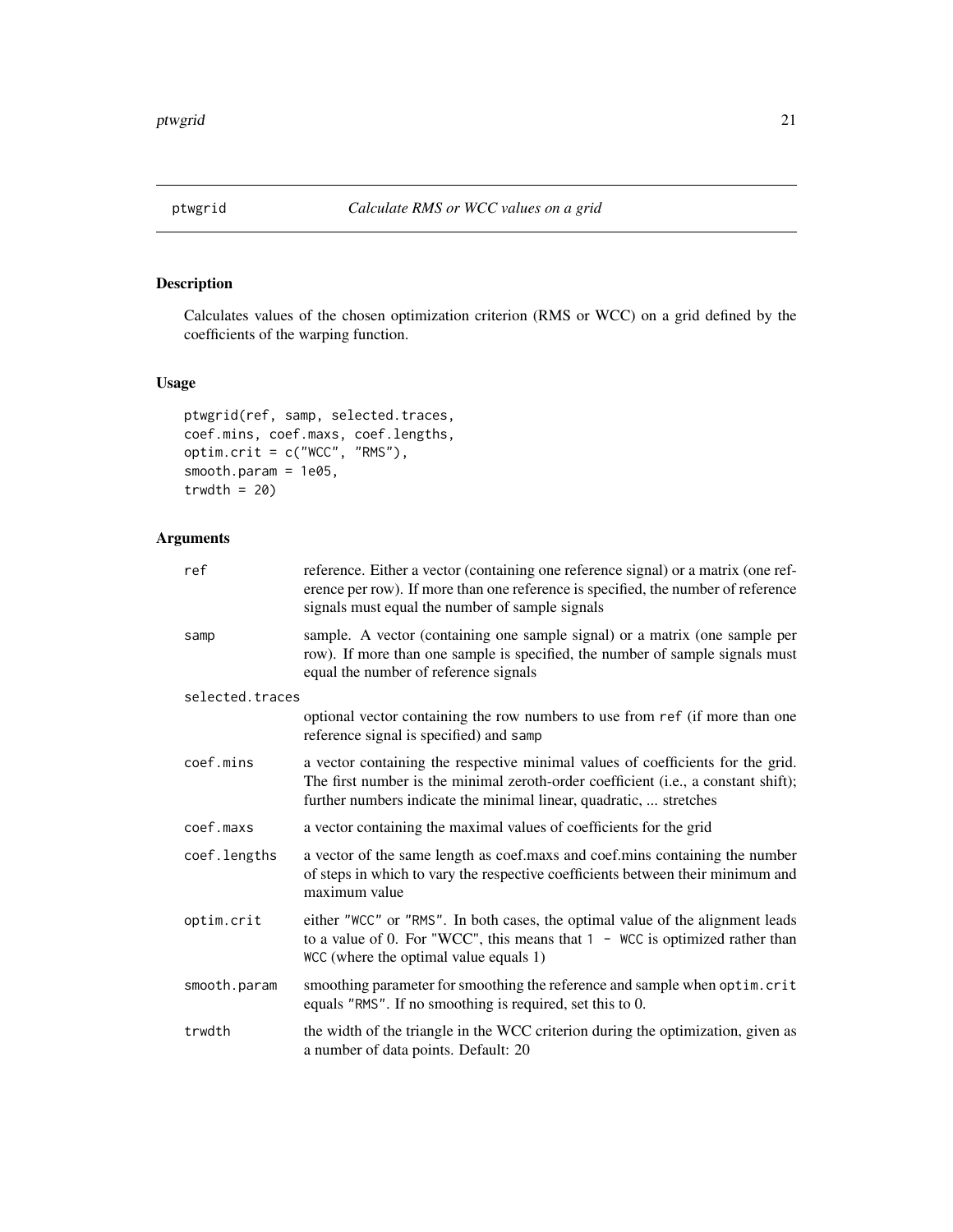# <span id="page-21-0"></span>Details

In contrast to ptw, only the three situations leading to one warping function are distinguished here:

- 1. One sample and one reference;
- 2. Several samples, warped to an equal number of references (pair-wise);
- 3. Several samples, warped to a single reference.

Which situation is applicable is determined from the dimensions of ref and samp.

#### Value

An array of dimension length(coef.mins) and maximal indices per dimension specified by coef.lengths

#### Author(s)

Tom Bloemberg, Jan Gerretzen, Ron Wehrens

#### See Also

[ptw](#page-15-1)

# Examples

```
## Not run:
data(gaschrom)
mygrid <- ptwgrid(gaschrom[1,], gaschrom[16,],
                  coef.mins = c(-10, .9), coef.max = c(10, 1.1),coef.lengths = c(21, 21)image(seq(-10, 10, length = 21),
      seq(.9, 1.1, length = 21),
      mygrid)
```
## End(Not run)

<span id="page-21-2"></span>

RMS *Quality criteria for comparing patterns with shifts*

#### <span id="page-21-1"></span>Description

Functions to compare patterns with shifted features. These functions compare warped sample patterns to one or more reference patterns. RMS returns the usual root-mean-squared difference measure; WCC returns 1-wcc, where wcc indicates the weighted cross-correlation. Perfect alignment leads to a value of 0 for both criteria.

Internal function, not meant to be called directly by the user. In particular, note that the identity warping may lead to slightly different estimates than a direct comparison of the reference and sample signals - a warping even slightly outside the original range of 1 : ncol(ref) leads to NA values.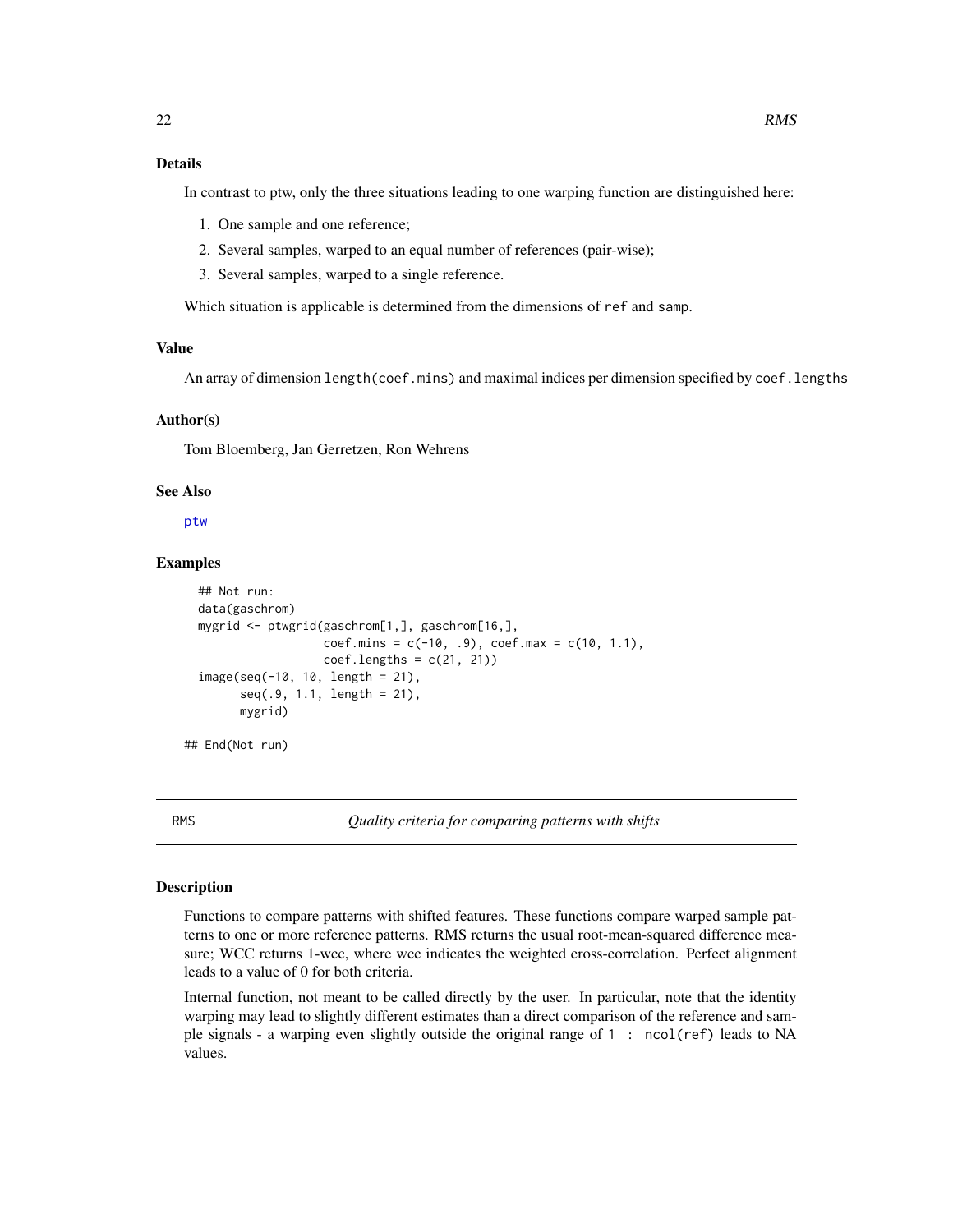#### <span id="page-22-0"></span> $RMS$  23

# Usage

```
RMS(warp.coef, ref, samp, B, mode)
WCC(warp.coef, ref, samp, B, trwdth = 20, wghts, mode, ref.acors = NULL)
```
# Arguments

| warp.coef | a vector of warping coefficients                                                                                                                                                   |  |  |  |  |  |  |  |
|-----------|------------------------------------------------------------------------------------------------------------------------------------------------------------------------------------|--|--|--|--|--|--|--|
| ref       | reference signal; a matrix with one or more rows. If the number of rows is<br>greater than one, it should equal the number of rows in samp                                         |  |  |  |  |  |  |  |
| samp      | sample signal; a matrix with one or more rows                                                                                                                                      |  |  |  |  |  |  |  |
| B         | basis for warping function                                                                                                                                                         |  |  |  |  |  |  |  |
| mode      | either "forward" (new implementation, also used for warping peak lists) or "back-<br>ward" (classical implementation).                                                             |  |  |  |  |  |  |  |
| trwdth    | triangle width for the WCC function, expressed in the number of data points                                                                                                        |  |  |  |  |  |  |  |
| wghts     | optional weights vector, will be calculated from triangle width if necessary.<br>Sometimes it is more efficient to pre-calculate it and give it as an argument                     |  |  |  |  |  |  |  |
| ref.acors | autocorrelation of the reference. Since the reference is often unchanged over<br>multiple evaluations (e.g., during an optimization), it is useful to pre-calculate<br>this number |  |  |  |  |  |  |  |

# Details

All patterns in samp are warped using the same warping function, and then compared to ref, either pair-wise (when ref and samp are of the same size), or with the one pattern in ref.

# Value

One number - either the WCC or RMS value

# Author(s)

Jan Gerretzen, Tom Bloemberg, Ron Wehrens

# References

Eilers, P.H.C. (2004) "Parametric Time Warping", Analytical Chemistry, 76 (2), 404 – 411.

de Gelder, R., Wehrens, R. and Hageman, J.A. (2001) "A generalized expression for the similarity of spectra: Application to powder diffraction pattern classification", Journal of Computational Chemistry, 22, 273 – 289.

# See Also

[wcc](#page-25-1)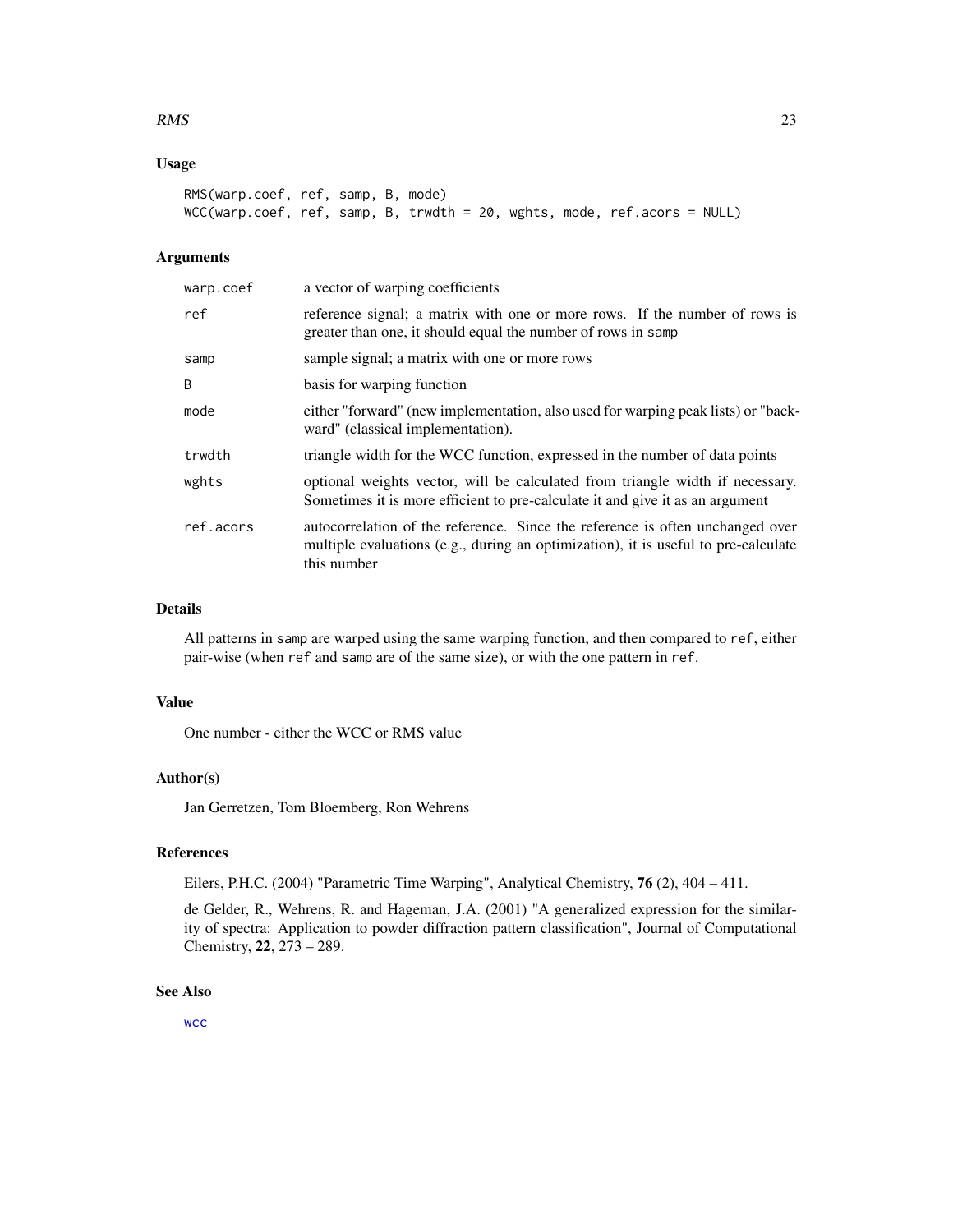#### Description

For alignment purposes, it may be useful to select traces which show clear features, and to throw away traces that contain mainly noise. This function implements three ways to achieve this: CODA, a criterion similar to varimax, and a criterion based on the highest intensity.

#### Usage

```
select.traces(X, criterion = c("coda", "var", "int"),
             window = 5, smoothing = c("median", "mean"))
```
#### Arguments

| χ                 | a data matrix or an array. The first dimension signifies the traces from which a<br>selection is to be made. If X is a matrix, the first usually corresponds to samples<br>and the second dimension is the spectral dimension. If X is an array, the data<br>are assumed to come from a hyphenated experiment, with the first dimension<br>the chromatographic dimension, the second the spectral dimension and the third<br>dimension corresponding to samples |
|-------------------|-----------------------------------------------------------------------------------------------------------------------------------------------------------------------------------------------------------------------------------------------------------------------------------------------------------------------------------------------------------------------------------------------------------------------------------------------------------------|
| criterion         | either Windig's CODA algorithm, a criterion calculating the variances of the<br>length-scaled spectra, or a criterion giving the height of the highest peak                                                                                                                                                                                                                                                                                                     |
| window, smoothing |                                                                                                                                                                                                                                                                                                                                                                                                                                                                 |
|                   | arguments to the coda function.                                                                                                                                                                                                                                                                                                                                                                                                                                 |

# Details

The CODA criterion in essence selects traces with no baseline and no spikes, but still containing significant intensities. The variance criterion aims at something similar: it calculates the variance (or standard deviation) of every trace after length scaling - traces with a high value show few highly structured features, whereas traces with a low value show noise or a significant baseline. The intensity criterion simply returns the intensity of the highest peak. The latter two criteria are simpler than CODA but implicitly assume that the traces have been preprocessed (i.c., spikes have been removed).

# Value

The function returns a list with components

crit.val a vector containing the values of the criterion for all traces. If X is an array, the function is recursively applied to all samples (elements of the third dimension) - the results are multiplied to obtain one criterion value per trace

trace.nrs the order of the traces (from large to small)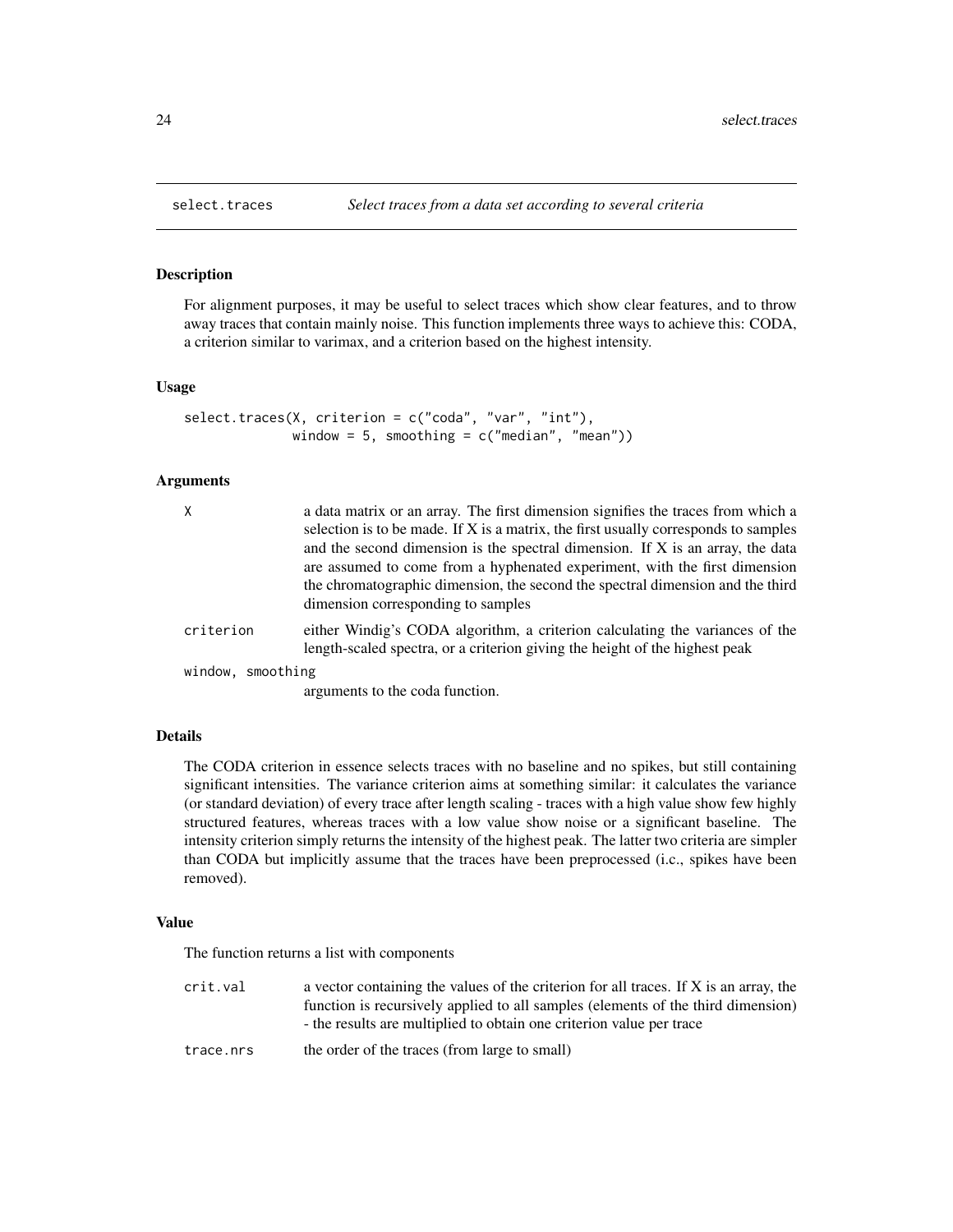#### <span id="page-24-0"></span>warp.time 25

# Author(s)

Ron Wehrens

# See Also

[coda](#page-6-1)

# Examples

```
data(lcms)
ntrace <- dim(lcms)[1]
lcms.selection <- select.traces(lcms[,,1:2], criterion = "var")
good <- lcms.selection$trace.nrs[1]
bad <- lcms.selection$trace.nrs[ntrace]
par(mfrow = c(1,2))matplot(lcms[good,,1:2], type = 'l', lty = 1)
matplot(lcms[bad,,1:2], type = 'l', lty = 1)
```
warp.time *Transform time according to a given warping function*

#### Description

Warp time points according to a warping function.

#### Usage

warp.time(tp, coef)

# Arguments

| tp   | A vector of time points, not necessarily equidistant.                              |
|------|------------------------------------------------------------------------------------|
| coef | The coefficients of the parametric time warping function: the first coefficient is |
|      | the constant shift, the second the linear stretch etcetera.                        |

# Value

The function returns a vector of warped time points.

# Author(s)

Ron Wehrens

#### References

Wehrens, R. et al. (2015) "Fast parametric warping of peak lists", Bioinformatics. DOI: 10.1093/bioinformatics/btv299.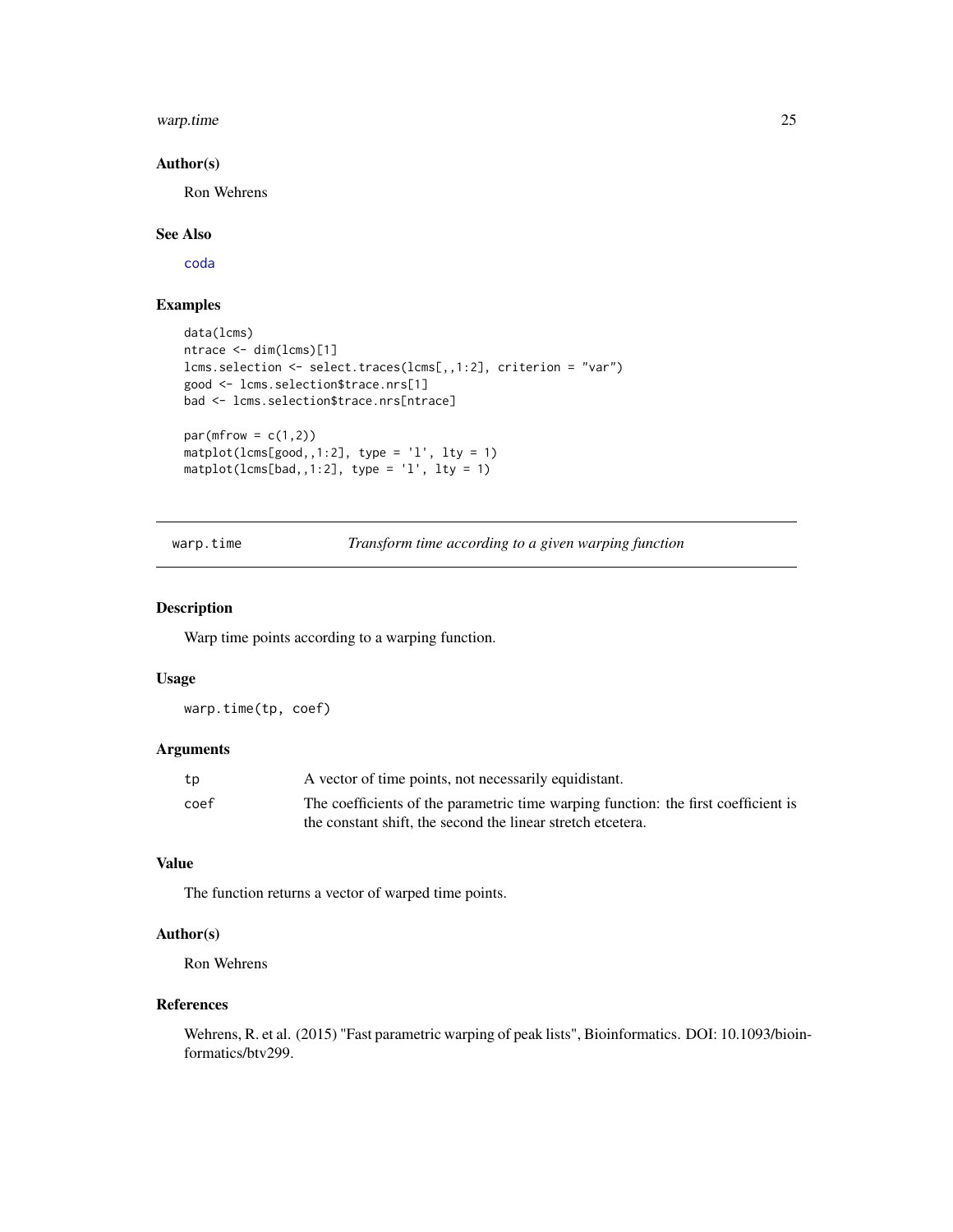#### Examples

```
time <- 1:100## simple shift and compression
warp.time(time, c(-10, .99))
```
<span id="page-25-1"></span>wcc *Weighted auto- and cross-correlation measures*

# Description

Functions to calculate weighted auto- and cross-correlation measures. The wcc is a suitable measure for the similarity of two patterns when features may be shifted. Identical patterns lead to a wcc value of 1.

Functions wcc and wac are meant for profile data (intensities measured at equidistant time points), whereas wcc.st and wac.st are meant for peak lists. In general, wcc values calculated for profiles will be higher since they will also include the large similarity in the empty spaces, i.e., parts of the profiles where no peaks are present (and that will appear to be perfectly aligned), whereas the peak-based version concentrates only on the peaks.

# Usage

```
wcc(pattern1, pattern2, trwdth, wghts = NULL, acors1 = NULL, acors2 = NULL)
wac(pattern1, trwdth, wghts = NULL)
```
#### Arguments

| pattern1, pattern2 |                                                                                                                                                                |
|--------------------|----------------------------------------------------------------------------------------------------------------------------------------------------------------|
|                    | input patterns, typically spectra. Vectors                                                                                                                     |
| trwdth             | triangle width, given in the number of data points for the profile functions, and<br>in the actual retention times for the stick-based warpings.               |
| wghts              | optional weights vector, will be calculated from triangle width if necessary.<br>Sometimes it is more efficient to pre-calculate it and give it as an argument |
|                    | acors1, acors2 autocorrelations of the input patterns. If not provided, they are calculated                                                                    |

#### Details

Functions wcc and wac are defined such that the triangle width stands for the number of points on one side of and including the current point. Thus, a trwdth of 0 signifies a non-existent triangle and results in an error; a trwdth equal to 1 only includes the current point with weight 1 and no neighbouring points. For the stick-based equivalents, the units of the time axis are used for the triangle width.

# Value

One number, the weighted autocorrelation or crosscorrelation

<span id="page-25-0"></span>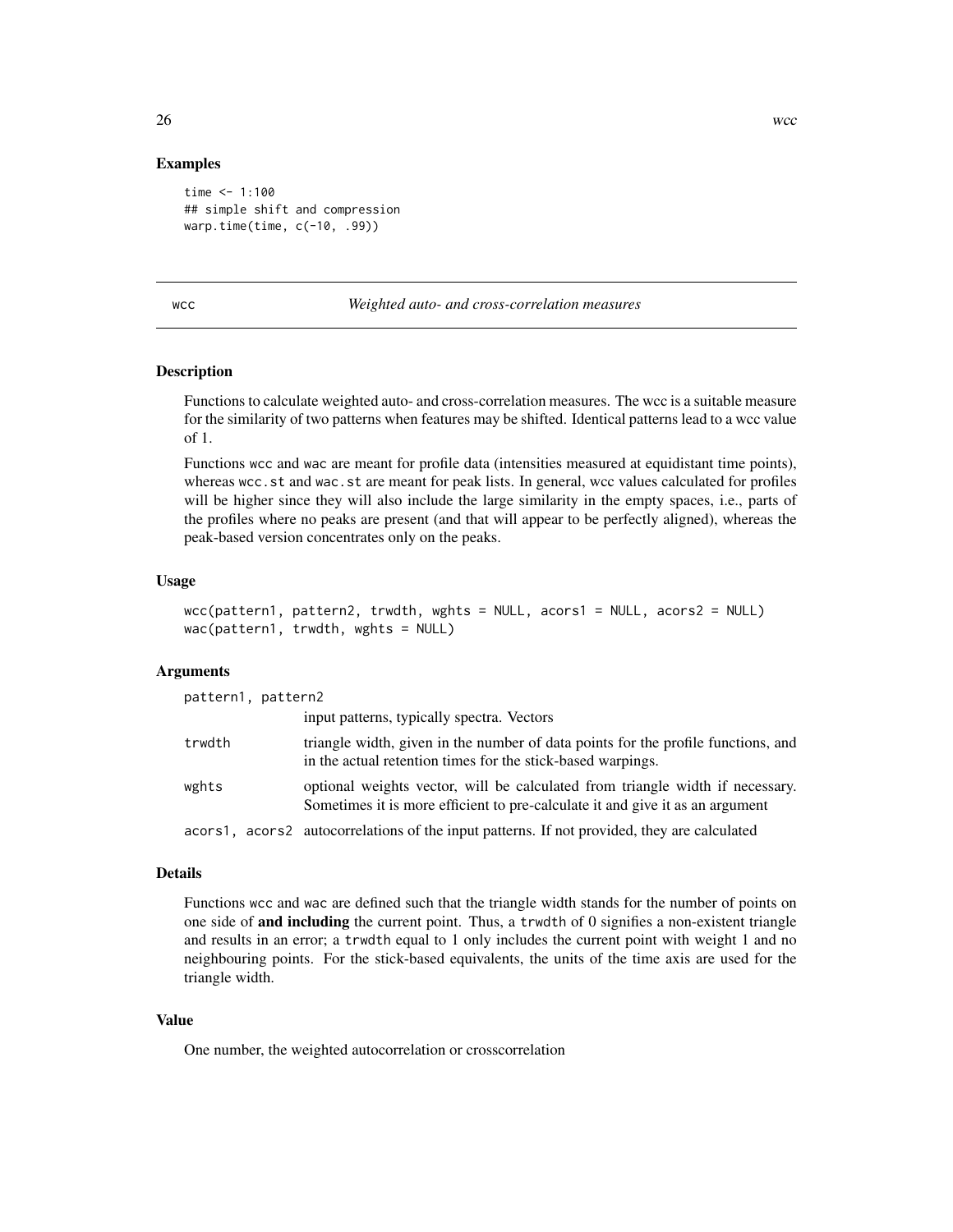#### <span id="page-26-0"></span>whit  $1$  27

# Author(s)

Ron Wehrens

# References

de Gelder, R., Wehrens, R. and Hageman, J.A. (2001) "A generalized expression for the similarity of spectra: Application to powder diffraction pattern classification", Journal of Computational Chemistry, 22, 273 – 289.

# Examples

```
data(gaschrom)
wcc(gaschrom[1,], gaschrom[2,], 20)
```

```
wcc.st(gaschrom.st[[1]], gaschrom.st[[2]], 20)
```

| whit1 |         | Weighted Whittaker smoothing with a first order finite difference |  |  |  |
|-------|---------|-------------------------------------------------------------------|--|--|--|
|       | penalty |                                                                   |  |  |  |

# Description

This function smoothes signals with a finite difference penalty of order 1.

# Usage

whit1(y, lambda, w)

# Arguments

| - V    | signal to be smoothed: a vector                                         |
|--------|-------------------------------------------------------------------------|
| lambda | smoothing parameter: larger values lead to more smoothing               |
| W      | weights: a vector of same length as y. Default weights are equal to one |

# Value

smoothed signal: a vector

### Author(s)

Paul Eilers, Jan Gerretzen

# References

Eilers, P.H.C. (2004) "Parametric Time Warping", Analytical Chemistry, 76 (2), 404 – 411. Eilers, P.H.C. (2003) "A perfect smoother", Analytical Chemistry, 75, 3631 – 3636.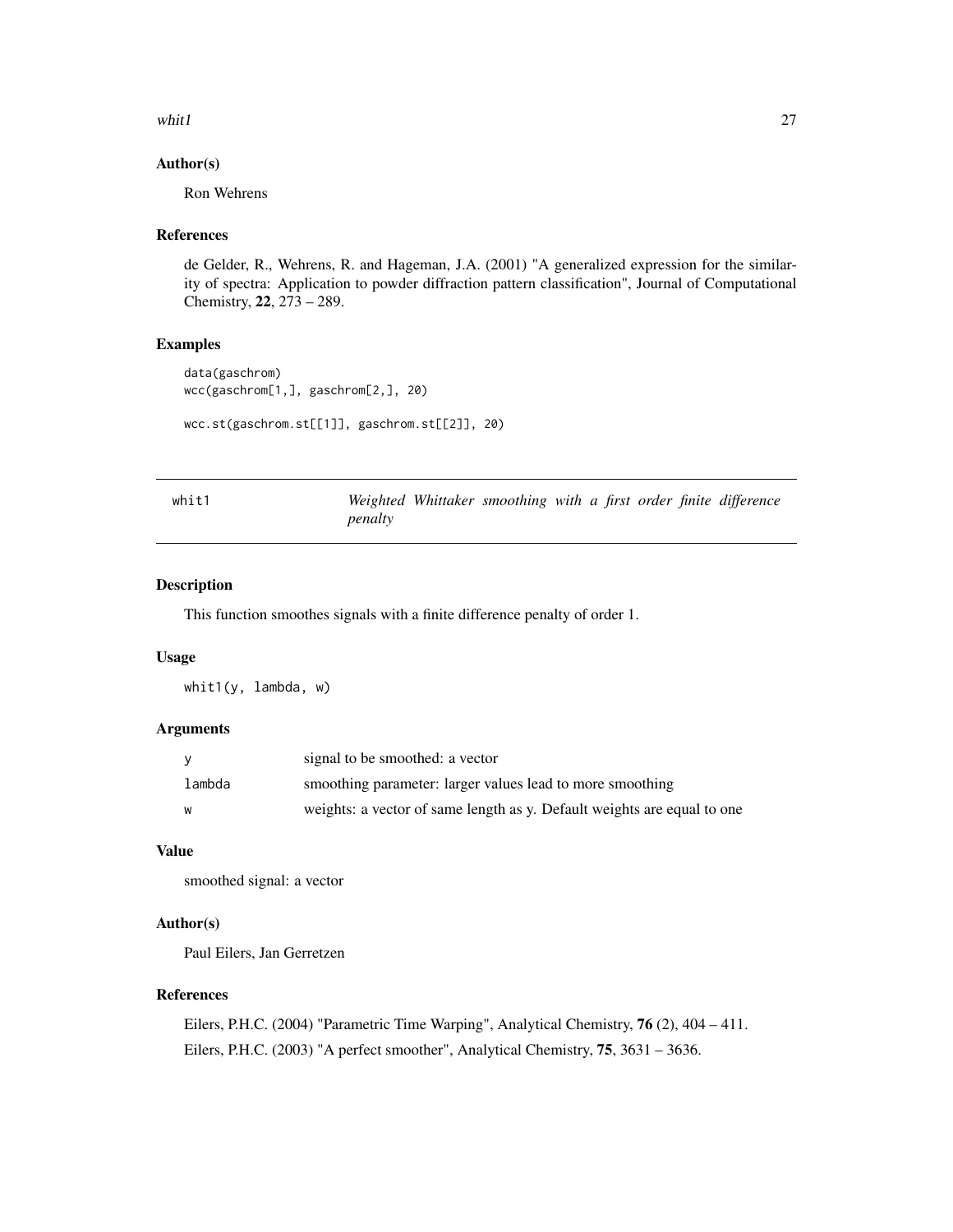# Examples

```
data(gaschrom)
plot(gaschrom[1,], type = "l", ylim = c(0, 100))lines(whit1(gaschrom[1,], lambda = 1e1), col = 2)lines(\text{whit1}(gas\text{chrom}[1,], \text{lambda} = 1e2), col = 3)lines(\text{whitt}(gas\text{chrom}[1,], \text{lambda} = 1e3), col = 4)
```

| ۷r | ı | в |  |
|----|---|---|--|
| ×  |   |   |  |
|    |   |   |  |

*Weighted Whittaker smoothing with a second order finite difference penalty*

#### Description

This function smoothes signals with a finite difference penalty of order 2.

#### Usage

whit2(y, lambda, w)

#### Arguments

|        | signal to be smoothed: a vector                                         |
|--------|-------------------------------------------------------------------------|
| lambda | smoothing parameter: larger values lead to more smoothing               |
| w      | weights: a vector of same length as y. Default weights are equal to one |

#### Value

smoothed signal: a vector

# Author(s)

Paul Eilers, Jan Gerretzen

# References

Eilers, P.H.C. (2004) "Parametric Time Warping", Analytical Chemistry, 76 (2), 404 – 411. Eilers, P.H.C. (2003) "A perfect smoother", Analytical Chemistry, 75, 3631 – 3636.

# Examples

```
data(gaschrom)
plot(gaschrom[1,], type = "l", ylim = c(0, 100))
lines(\text{whit2(gaschrom}[1,], \text{lambda} = 1e5), col = 2)lines(whit2(gaschrom[1,], lambda = 1e6), col = 3)lines(whit2(gaschrom[1,], lambda = 1e7), col = 4)
```
<span id="page-27-0"></span>